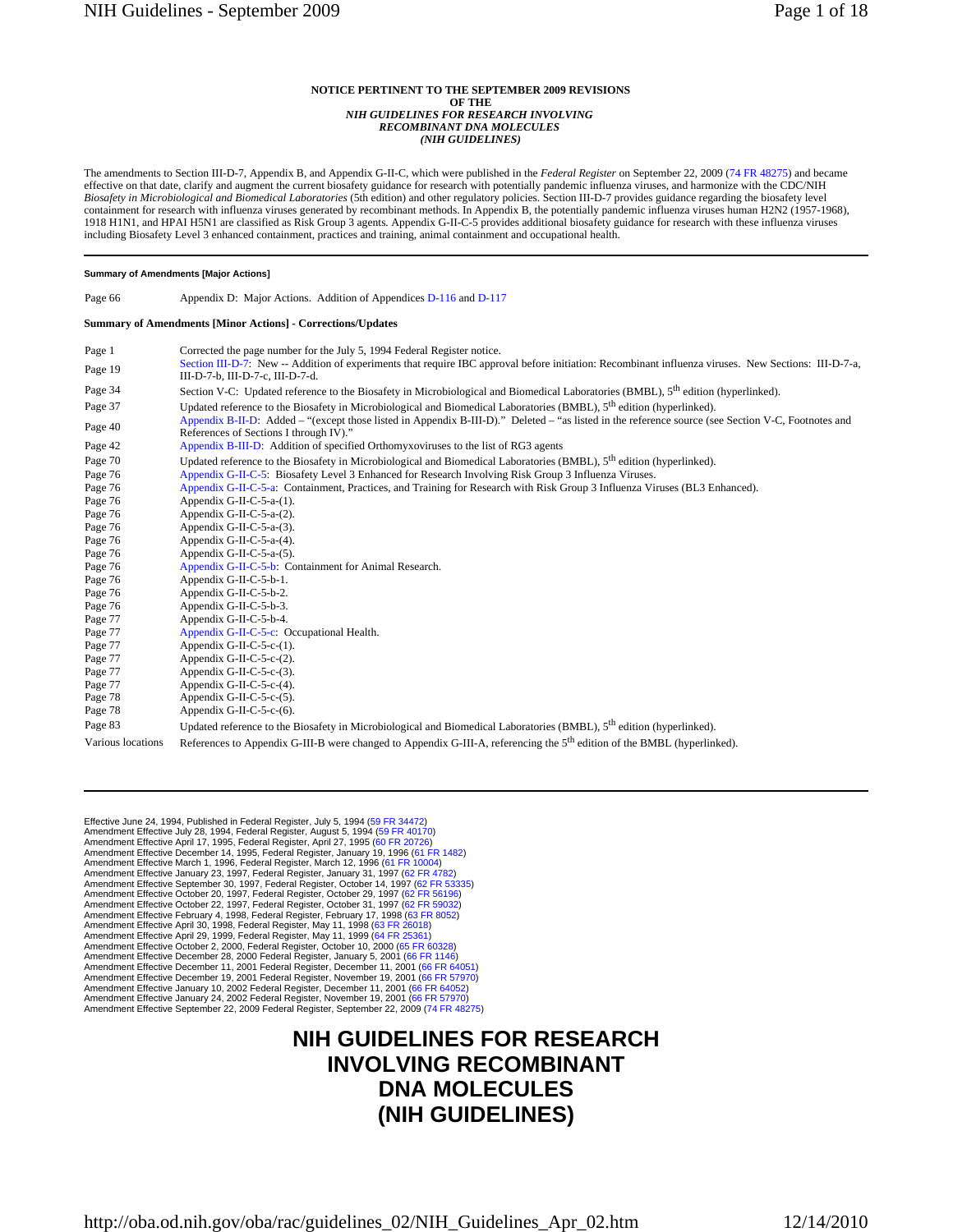# **September 2009**

**VISIT THE OBA WEB SITE AT:** 

**http://oba.od.nih.gov FOR CURRENT INFORMATION ON GUIDELINES, PROTOCOLS, PRINCIPAL INVESTIGATORS, MEETINGS, AND INFORMATION ABOUT UPCOMING GENE THERAPY POLICY CONFERENCES** 

 **DEPARTMENT OF HEALTH AND HUMAN SERVICES NATIONAL INSTITUTES OF HEALTH GUIDELINES FOR RESEARCH INVOLVING RECOMBINANT DNA MOLECULES (NIH GUIDELINES)** 

These *NIH Guidelines* supersede all earlier versions and shall be in effect until further notice.

# **TABLE OF CONTENTS**

| <b>SECTION I.</b>     | <b>SCOPE OF THE NIH GUIDELINES</b>                                                                                                                         |
|-----------------------|------------------------------------------------------------------------------------------------------------------------------------------------------------|
| Section I-A.          | <b>Purpose</b>                                                                                                                                             |
| Section I-B.          | <b>Definition of Recombinant DNA Molecules</b>                                                                                                             |
| Section I-C.          | <b>General Applicability</b>                                                                                                                               |
| Section I-D.          | <b>Compliance with the NIH Guidelines</b>                                                                                                                  |
| Section I-E.          | <b>General Definitions</b>                                                                                                                                 |
|                       |                                                                                                                                                            |
| <b>SECTION II.</b>    | <b>SAFETY CONSIDERATIONS</b>                                                                                                                               |
| Section II-A.         | <b>Risk Assessment</b>                                                                                                                                     |
| Section II-A-1.       | <b>Risk Groups</b>                                                                                                                                         |
| Section II-A-2.       | <b>Criteria for Risk Groups</b>                                                                                                                            |
| Section II-A-3.       | <b>Comprehensive Risk Assessment</b>                                                                                                                       |
| Section II-B.         | Containment                                                                                                                                                |
|                       |                                                                                                                                                            |
| <b>SECTION III.</b>   | <b>EXPERIMENTS COVERED BY THE NIH GUIDELINES</b>                                                                                                           |
| Section III-A.        | Experiments that Require Institutional Biosafety Committee Approval (IBC), RAC Review, and NIH Director Approval Before Initiation                         |
| Section III-A-1.      | Major Actions under the NIH Guidelines                                                                                                                     |
| Section III-B.        | Experiments That Require NIH/OBA and IBC Approval Before Initiation                                                                                        |
| Section III-B-1.      | Experiments Involving the Cloning of Toxin Molecules with LD <sub>50</sub> of Less than 100 Nanograms per Kilogram Body Weight                             |
| Section III-C.        | Experiments that Require IBC and Institutional Review Board Approvals (IRB) and RAC Review Before Research Participant Enrollment                          |
| Section III-C-1.      | Experiments Involving the Deliberate Transfer of Recombinant DNA, or DNA or RNA Derived from Recombinant DNA, into One or More Human Research Participants |
| Section III-D.        | <b>Experiments that Require IBC Approval Before Initiation</b>                                                                                             |
| Section III-D-1.      | Experiments Using Risk Group (RG) 2, RG 3, RG 4, or Restricted Agents as Host-Vector Systems                                                               |
| Section III-D-2.      | Experiments in Which DNA From RG 2, RG 3, RG 4, or Restricted Agents is Cloned into Nonpathogenic Prokaryotic or Lower Eukaryotic Host-Vector Systems      |
| Section III-D-3.      | Experiments Involving the Use of Infectious DNA or RNA Viruses or Defective DNA or RNA Viruses in the Presence of Helper Virus in Tissue Culture Systems   |
| Section III-D-4.      | <b>Experiments Involving Whole Animals</b>                                                                                                                 |
| Section III-D-5.      | <b>Experiments Involving Whole Plants</b>                                                                                                                  |
| Section III-D-6.      | Experiments Involving More than 10 Liters of Culture                                                                                                       |
| Section III-D-7.      | <b>Experiments Involving Influenza Viruses</b>                                                                                                             |
| Section III-E.        | Experiments that Require IBC Notice Simultaneous with Initiation                                                                                           |
| Section III-E-1.      | Experiments Involving the Formation of Recombinant DNA Molecules Containing No More than Two-Thirds of the Genome of any Eukaryotic Virus                  |
| Section III-E-2.      | <b>Experiments Involving Whole Plants</b>                                                                                                                  |
| Section III-E-3.      | <b>Experiments Involving Transgenic Rodents</b>                                                                                                            |
| Section III-F.        | <b>Exempt Experiments</b>                                                                                                                                  |
|                       |                                                                                                                                                            |
| <b>SECTION IV.</b>    | <b>ROLES AND RESPONSIBILITIES</b>                                                                                                                          |
| Section IV-A.         | Policy                                                                                                                                                     |
| Section IV-B.         | Responsibilities of the Institution                                                                                                                        |
| Section IV-B-1.       | <b>General Information</b>                                                                                                                                 |
| Section IV-B-2.       | <b>Institutional Biosafety Committee (IBC)</b>                                                                                                             |
| Section IV-B-2-a.     | <b>Membership and Procedures</b>                                                                                                                           |
| Section IV-B-2-b.     | <b>Functions</b>                                                                                                                                           |
| Section IV-B-3.       | <b>Biological Safety Officer (BSO)</b>                                                                                                                     |
| Section IV-B-4.       | Plant, Plant Pathogen, or Plant Pest Containment Expert                                                                                                    |
| Section IV-B-5.       | <b>Animal Containment Expert</b>                                                                                                                           |
| Section IV-B-6.       | <b>Human Gene Therapy Expertise</b>                                                                                                                        |
| Section IV-B-7.       | Principal Investigator (PI)                                                                                                                                |
| Section IV-B-7-a.     | <b>General Responsibilities</b>                                                                                                                            |
| Section IV-B-7-b.     | Information to Be Submitted by the PI to NIH OBA                                                                                                           |
| Section IV-B-7-c.     | Submissions by the PI to the IBC                                                                                                                           |
| Section IV-B-7-d.     | Responsibilities of the PI Prior to Initiating Research                                                                                                    |
| Section IV-B-7-e.     | Responsibilities of the PI During the Conduct of the Research                                                                                              |
| Section IV-C.         | Responsibilities of the National Institutes of Health (NIH)                                                                                                |
| Section IV-C-1.       | <b>NIH Director</b>                                                                                                                                        |
| Section IV-C-1-a.     | <b>General Responsibilities</b>                                                                                                                            |
| Section IV-C-1-b.     | <b>Specific Responsibilities</b>                                                                                                                           |
| Section IV-C-1-b-(1). | <b>Major Actions</b>                                                                                                                                       |
| Section IV-C-1-b-(2). | <b>Minor Actions</b>                                                                                                                                       |
| Section IV-C-2.       | <b>Recombinant DNA Advisory Committee (RAC)</b>                                                                                                            |
| Section IV-C-3.       | Office of Biotechnology Activities (OBA)                                                                                                                   |
| Section IV-C-4.       | <b>Other NIH Components</b>                                                                                                                                |
| Section IV-D.         | <b>Voluntary Compliance</b>                                                                                                                                |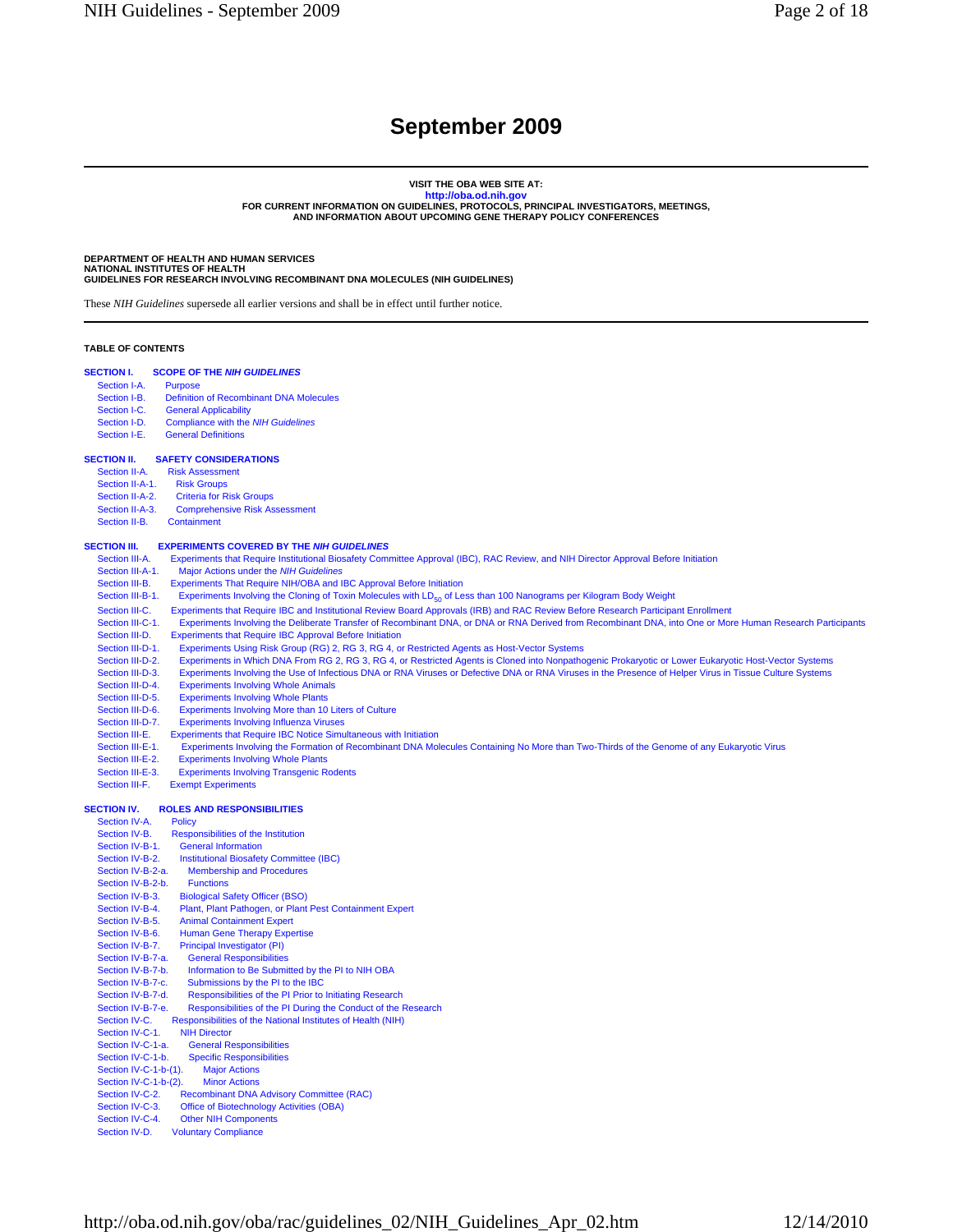| Section IV-D-1.              | <b>Basic Policy - Voluntary Compliance</b>                                                                        |
|------------------------------|-------------------------------------------------------------------------------------------------------------------|
| Section IV-D-2.              | Institutional Biosafety Committee Approval - Voluntary Compliance                                                 |
| Section IV-D-3.              | Certification of Host-Vector Systems - Voluntary Compliance                                                       |
| Section IV-D-4.              | Requests for Exemptions and Approvals - Voluntary Compliance                                                      |
| Section IV-D-5.              |                                                                                                                   |
|                              | Protection of Proprietary Data - Voluntary Compliance                                                             |
| Section IV-D-5-a.            | General                                                                                                           |
| Section IV-D-5-b.            | <b>Pre-submission Review</b>                                                                                      |
| <b>SECTION V.</b>            | <b>FOOTNOTES AND REFERENCES OF SECTIONS I THROUGH IV</b>                                                          |
| <b>APPENDIX A.</b>           | <b>EXEMPTIONS UNDER SECTION III-F-5--SUBLISTS OF NATURAL EXCHANGERS</b>                                           |
| Appendix A-I.                | <b>Sublist A</b>                                                                                                  |
| Appendix A-II.               | <b>Sublist B</b>                                                                                                  |
| Appendix A-III.              | <b>Sublist C</b>                                                                                                  |
| Appendix A-IV.               | <b>Sublist D</b>                                                                                                  |
| Appendix A-V.                | <b>Sublist E</b>                                                                                                  |
| Appendix A-VI.               | <b>Sublist F</b>                                                                                                  |
|                              |                                                                                                                   |
| <b>APPENDIX B.</b>           | <b>CLASSIFICATION OF HUMAN ETIOLOGIC AGENTS ON THE BASIS OF HAZARD</b>                                            |
| Appendix B-I.                |                                                                                                                   |
| Appendix B-II.               | Risk Group 1 (RG1) Agents                                                                                         |
|                              | Risk Group 2 (RG2) Agents                                                                                         |
| Appendix B-II-A.             | Risk Group 2 (RG2) - Bacterial Agents Including Chlamydia                                                         |
| Appendix B-II-B.             | Risk Group 2 (RG2) - Fungal Agents                                                                                |
| Appendix B-II-C.             | Risk Group 2 (RG2) - Parasitic Agents                                                                             |
| Appendix B-II-D.             | Risk Group 2 (RG2) - Viruses                                                                                      |
| Appendix B-III.              | Risk Group 3 (RG3) Agents                                                                                         |
| Appendix B-III-A.            | Risk Group 3 (RG3) - Bacterial Agents Including Rickettsia                                                        |
| Appendix B-III-B.            | Risk Group 3 (RG3) - Fungal Agents                                                                                |
| Appendix B-III-C.            | Risk Group 3 (RG3) - Parasitic Agents                                                                             |
| Appendix B-III-D.            | Risk Group 3 (RG3) - Viruses and Prions                                                                           |
| Appendix B-IV.               | Risk Group 4 (RG4) Agents                                                                                         |
| Appendix B-IV-A.             | Risk Group 4 (RG4) - Bacterial Agents                                                                             |
| Appendix B-IV-B.             | Risk Group 4 (RG4) - Fungal Agents                                                                                |
| Appendix B-IV-C.             | Risk Group 4 (RG4) - Parasitic Agents                                                                             |
| Appendix B-IV-D.             | Risk Group 4 (RG4) - Viral Agents                                                                                 |
| Appendix B-V.                | Animal Viral Etiologic Agents in Common Use                                                                       |
|                              | <b>Murine Retroviral Vectors</b>                                                                                  |
| Appendix B-V-1.              |                                                                                                                   |
|                              |                                                                                                                   |
| APPENDIX C.<br>Appendix C-I. | <b>EXEMPTIONS UNDER SECTION III-F-6</b><br><b>Recombinant DNA in Tissue Culture</b>                               |
|                              |                                                                                                                   |
| Appendix C-I-A.              | <b>Exceptions</b>                                                                                                 |
| Appendix C-II.               | Escherichia coli K-12 Host-Vector Systems                                                                         |
| Appendix C-II-A.             | <b>Exceptions</b>                                                                                                 |
| Appendix C-III.              | Saccharomyces Host-Vector Systems                                                                                 |
| Appendix C-III-A.            | <b>Exceptions</b>                                                                                                 |
| Appendix C-IV.               | <b>Bacillus subtilis or Bacillus licheniformis Host-Vector Systems</b>                                            |
| Appendix C-IV-A.             | <b>Exceptions</b>                                                                                                 |
| Appendix C-V.                | <b>Extrachromosomal Elements of Gram Positive Organisms</b>                                                       |
| Appendix C-V-A.              | <b>Exceptions</b>                                                                                                 |
| Appendix C-VI.               | The Purchase or Transfer of Transgenic Rodents                                                                    |
| Appendix C-VII.              | Footnotes and References of Appendix C                                                                            |
| <b>APPENDIX D.</b>           | <b>MAJOR ACTIONS TAKEN UNDER THE NIH GUIDELINES</b>                                                               |
| <b>APPENDIX E.</b>           | <b>CERTIFIED HOST-VECTOR SYSTEMS</b>                                                                              |
| Appendix E-I.                | <b>Bacillus subtilis</b>                                                                                          |
| Appendix E-I-A.              | <b>Bacillus subtilis Host-Vector 1 Systems</b>                                                                    |
| Appendix E-I-B.              | <b>Bacillus subtilis Host-Vector 2 Systems</b>                                                                    |
| Appendix E-II.               | Saccharomyces cerevisiae                                                                                          |
| Appendix E-II-A.             | Saccharomyces cerevisiae Host-Vector 2 Systems                                                                    |
| Appendix E-III.              | Escherichia coli                                                                                                  |
| Appendix E-III-A.            | Escherichia coli (EK2) Plasmid Systems                                                                            |
| Appendix E-III-B.            | Escherichia coli (EK2) Bacteriophage Systems                                                                      |
| Appendix E-IV.               | Neurospora crassa                                                                                                 |
| Appendix E-IV-A.             | Neurospora crassa Host-Vector 1 Systems                                                                           |
|                              |                                                                                                                   |
| Appendix E-V.                | <b>Streptomyces</b>                                                                                               |
| Appendix E-V-A.              | <b>Streptomyces Host-Vector 1 Systems</b>                                                                         |
| Appendix E-VI.               | Pseudomonas putida                                                                                                |
| Appendix E-VI-A.             | Pseudomonas putida Host-Vector 1 Systems                                                                          |
|                              |                                                                                                                   |
| <b>APPENDIX F.</b>           | <b>CONTAINMENT CONDITIONS FOR CLONING OF GENES CODING FOR THE BIOSYNTHESIS OF MOLECULES TOXIC FOR VERTEBRATES</b> |
| Appendix F-I.                | <b>General Information</b>                                                                                        |
| Appendix F-II.               | Cloning of Toxin Molecule Genes in Escherichia coli K-12                                                          |
| Appendix F-III.              | Cloning of Toxic Molecule Genes in Organisms Other Than Escherichia coli K-12                                     |
| Appendix F-IV.               | <b>Specific Approvals</b>                                                                                         |
|                              |                                                                                                                   |
| <b>APPENDIX G.</b>           | PHYSICAL CONTAINMENT                                                                                              |
| Appendix G-I.                | <b>Standard Practices and Training</b>                                                                            |
| Appendix G-II.               | <b>Physical Containment Levels</b>                                                                                |
| Appendix G-II-A.             | <b>Biosafety Level 1 (BL1)</b>                                                                                    |
| Appendix G-II-A-1.           | <b>Standard Microbiological Practices (BL1)</b>                                                                   |
| Appendix G-II-A-2.           | <b>Special Practices (BL1)</b>                                                                                    |
| Appendix G-II-A-3.           | <b>Containment Equipment (BL1)</b>                                                                                |
| Appendix G-II-A-4.           | <b>Laboratory Facilities (BL1)</b>                                                                                |
| Appendix G-II-B.             | <b>Biosafety Level 2 (BL2)</b>                                                                                    |
| Appendix G-II-B-1.           | <b>Standard Microbiological Practices (BL2)</b>                                                                   |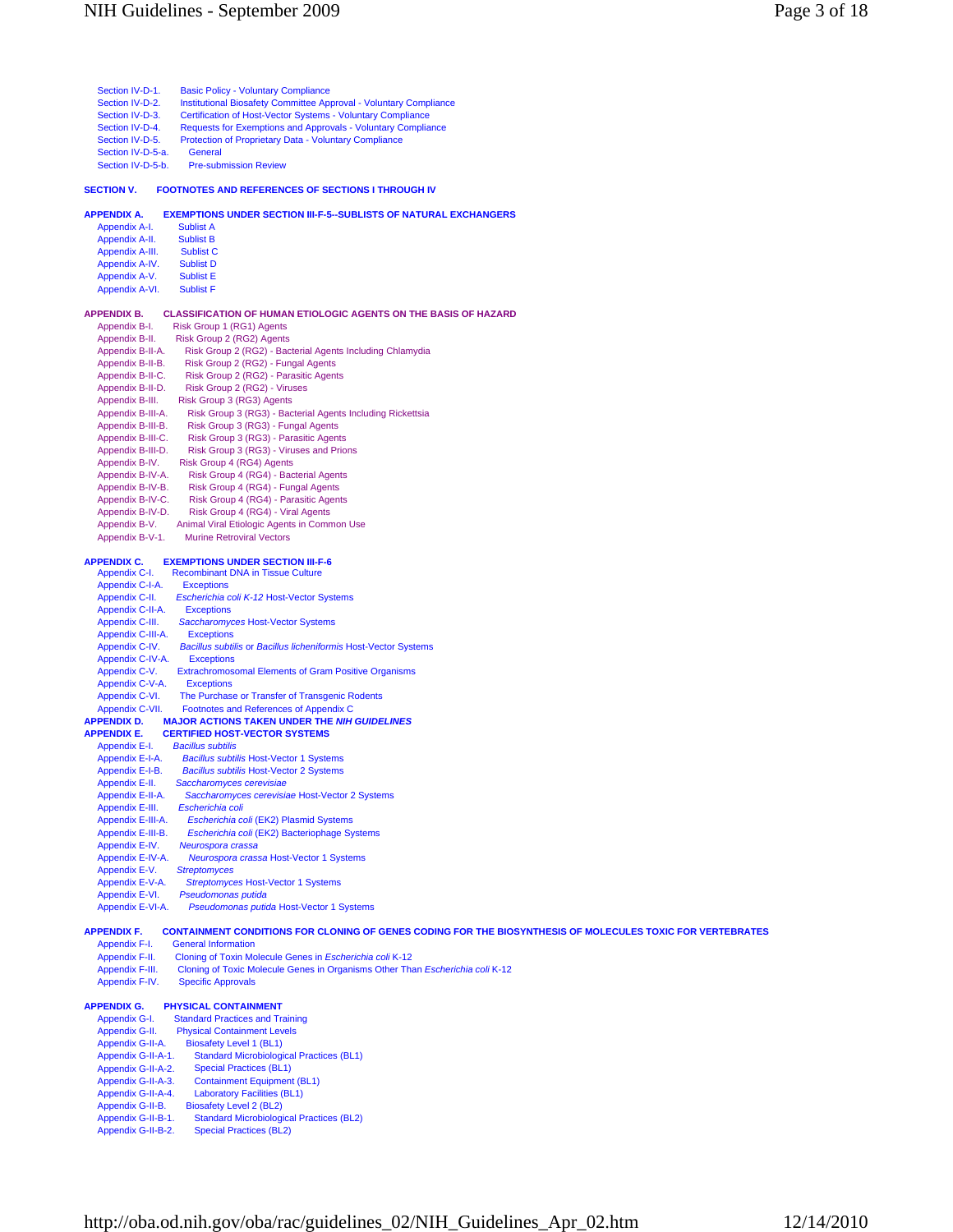| Appendix G-II-B-3.<br><b>Containment Equipment (BL2)</b>                                                                                     |  |
|----------------------------------------------------------------------------------------------------------------------------------------------|--|
| Appendix G-II-B-4.<br><b>Laboratory Facilities (BL2)</b>                                                                                     |  |
|                                                                                                                                              |  |
| Appendix G-II-C.<br><b>Biosafety Level 3 (BL3)</b>                                                                                           |  |
| Appendix G-II-C-1.<br><b>Standard Microbiological Practices (BL3)</b>                                                                        |  |
| Appendix G-II-C-2.<br><b>Special Practices (BL3)</b>                                                                                         |  |
|                                                                                                                                              |  |
| Alternative Selection of Containment Equipment (BL3)<br>Appendix G-II-C-2-t.                                                                 |  |
| Appendix G-II-C-3.<br><b>Containment Equipment (BL3)</b>                                                                                     |  |
|                                                                                                                                              |  |
| Appendix G-II-C-4.<br><b>Laboratory Facilities (BL3)</b>                                                                                     |  |
| Appendix G-II-C-5.<br>Biosafety Level 3 Enhanced (BL3 Enhanced) for Research Involving Risk Group 3 Influenza Viruses                        |  |
| Appendix G-II-C-5-a.<br>Containment, Practices, and Training for Research with Risk Group 3 Influenza Viruses (BL3 Enhanced)                 |  |
|                                                                                                                                              |  |
| Appendix G-II-C-5-b.<br><b>Containment for Animal Research</b>                                                                               |  |
| Appendix G-II-C-5-c.<br><b>Occupational Health</b>                                                                                           |  |
| Appendix G-II-D.<br><b>Biosafety Level 4 (BL4)</b>                                                                                           |  |
|                                                                                                                                              |  |
| <b>Standard Microbiological Practices (BL4)</b><br>Appendix G-II-D-1.                                                                        |  |
| <b>Special Practices (BL4)</b><br>Appendix G-II-D-2.                                                                                         |  |
|                                                                                                                                              |  |
| Appendix G-II-D-2-m.<br>Alternative Selection of Containment Equipment (BL4)                                                                 |  |
| Appendix G-II-D-3.<br><b>Containment Equipment (BL4)</b>                                                                                     |  |
| Appendix G-II-D-4.                                                                                                                           |  |
| <b>Laboratory Facilities (BL4)</b>                                                                                                           |  |
| Appendix G-III.<br>Footnotes and References of Appendix G                                                                                    |  |
|                                                                                                                                              |  |
|                                                                                                                                              |  |
| <b>APPENDIX H.</b><br><b>SHIPMENT</b>                                                                                                        |  |
| Footnotes and References of Appendix H<br>Appendix H-III.                                                                                    |  |
|                                                                                                                                              |  |
|                                                                                                                                              |  |
| <b>APPENDIX I.</b><br><b>BIOLOGICAL CONTAINMENT</b>                                                                                          |  |
| Appendix I-I.<br><b>Levels of Biological Containment</b>                                                                                     |  |
|                                                                                                                                              |  |
| Appendix I-I-A.<br><b>Host-Vector 1 Systems</b>                                                                                              |  |
| Appendix I-I-A-1.<br>Escherichia coli K-12 Host-Vector 1 Systems (EK1)                                                                       |  |
|                                                                                                                                              |  |
| Appendix I-I-A-2.<br>Other Host-Vector 1 Systems                                                                                             |  |
| Appendix I-I-B.<br>Host-Vector 2 Systems (EK2)                                                                                               |  |
|                                                                                                                                              |  |
| Appendix I-II.<br><b>Certification of Host-Vector Systems</b>                                                                                |  |
| Appendix I-II-A.<br><b>Responsibility</b>                                                                                                    |  |
|                                                                                                                                              |  |
| Appendix I-II-B.<br>Data to be Submitted for Certification                                                                                   |  |
| Appendix I-II-B-1.<br>Host-Vector 1 Systems Other than Escherichia coli K-12                                                                 |  |
|                                                                                                                                              |  |
| Appendix I-II-B-2.<br><b>Host-Vector 2 Systems</b>                                                                                           |  |
| Appendix I-III.<br>Footnotes and References of Appendix I                                                                                    |  |
|                                                                                                                                              |  |
|                                                                                                                                              |  |
| <b>APPENDIX J.</b><br><b>BIOTECHNOLOGY RESEARCH SUBCOMMITTEE</b>                                                                             |  |
|                                                                                                                                              |  |
|                                                                                                                                              |  |
| <b>APPENDIX K.</b><br>PHYSICAL CONTAINMENT FOR LARGE SCALE USES OF ORGANISMS CONTAINING RECOMBINANT DNA MOLECULES                            |  |
| <b>Selection of Physical Containment Levels</b><br>Appendix K-I.                                                                             |  |
|                                                                                                                                              |  |
| Appendix K-II.<br>Good Large Scale Practice (GLSP)                                                                                           |  |
| Biosafety Level 1 (BL1) - Large Scale<br>Appendix K-III.                                                                                     |  |
|                                                                                                                                              |  |
|                                                                                                                                              |  |
| Appendix K-IV.<br>Biosafety Level 2 (BL2) - Large Scale                                                                                      |  |
| Appendix K-V.                                                                                                                                |  |
| Biosafety Level 3 (BL3) - Large Scale                                                                                                        |  |
| Appendix K-VI.<br><b>Footnotes of Appendix K</b>                                                                                             |  |
| Appendix K-VII.<br>Definitions to Accompany Containment Grid and Appendix K                                                                  |  |
|                                                                                                                                              |  |
|                                                                                                                                              |  |
| <b>APPENDIX L.</b><br><b>GENE THERAPY POLICY CONFERENCES (GTPCS)</b>                                                                         |  |
|                                                                                                                                              |  |
|                                                                                                                                              |  |
| <b>APPENDIX M.</b><br>POINTS TO CONSIDER IN THE DESIGN AND SUBMISSION OF PROTOCOLS FOR THE TRANSFER OF RECOMBINANT DNA MOLECULES INTO ONE OR |  |
| <b>MORE HUMAN RESEARCH PARTICIPANTS (POINTS TO CONSIDER)</b>                                                                                 |  |
|                                                                                                                                              |  |
| Appendix M-I.<br>Requirements for Protocol Submission, Review, and Reporting - Human Gene Transfer Experiments                               |  |
| Appendix M-I-A.<br><b>Requirements for Protocol Submission</b>                                                                               |  |
|                                                                                                                                              |  |
| Appendix M-I-B.<br><b>RAC Review Requirements</b>                                                                                            |  |
| Appendix M-I-B-1.<br><b>Initial RAC Review</b>                                                                                               |  |
| Appendix M-I-B-2.<br><b>Public RAC Review and Discussion</b>                                                                                 |  |
|                                                                                                                                              |  |
| Appendix M-I-C.<br><b>Reporting Requirements</b>                                                                                             |  |
| Appendix M-I-C-1.<br>Initiation of the Clinical Investigation                                                                                |  |
|                                                                                                                                              |  |
| Appendix M-I-C-2.<br><b>Additional Clinical Trial Sites</b>                                                                                  |  |
| Appendix M-I-C-3.<br><b>Annual Reports</b>                                                                                                   |  |
|                                                                                                                                              |  |
| Appendix M-I-C-4.<br><b>Safety Reporting</b>                                                                                                 |  |
| Appendix M-I-C-4-a.<br><b>Safety Reporting: Content and Format</b>                                                                           |  |
|                                                                                                                                              |  |
| Appendix M-I-C-4-b.<br>Safety Reporting: Time frames for Expedited Reports                                                                   |  |
| Appendix M-I-C-5.<br>Confidentiality                                                                                                         |  |
|                                                                                                                                              |  |
| Appendix M-I-D.<br>Safety Assessment in Human Gene Transfer Research                                                                         |  |
| Appendix M-II.<br><b>Description of the Proposal</b>                                                                                         |  |
| Appendix M-II-A.                                                                                                                             |  |
| Objectives and Rationale of the Proposed Research                                                                                            |  |
| Use of Recombinant DNA for Therapeutic Purposes<br>Appendix M-II-A-1.                                                                        |  |
| Appendix M-II-A-2.<br><b>Transfer of DNA for Other Purposes</b>                                                                              |  |
|                                                                                                                                              |  |
| Appendix M-II-B.<br>Research Design, Anticipated Risks and Benefits                                                                          |  |
| Structure and Characteristics of the Biological System<br>Appendix M-II-B-1.                                                                 |  |
|                                                                                                                                              |  |
| Appendix M-II-B-2.<br>Preclinical Studies, Including Risk-Assessment Studies                                                                 |  |
| Appendix M-II-B-2-a.<br><b>Delivery System</b>                                                                                               |  |
|                                                                                                                                              |  |
| Appendix M-II-B-2-b.<br><b>Gene Transfer and Expression</b>                                                                                  |  |
| Appendix M-II-B-2-c.<br><b>Retrovirus Delivery Systems</b>                                                                                   |  |
|                                                                                                                                              |  |
| Appendix M-II-B-2-d.<br>Non-Retrovirus Delivery/Expression Systems                                                                           |  |
| Appendix M-II-B-3.<br><b>Clinical Procedures, Including Research Participant Monitoring</b>                                                  |  |
|                                                                                                                                              |  |
| Appendix M-II-B-4.<br><b>Public Health Considerations</b>                                                                                    |  |
| Appendix M-II-B-5.<br>Qualifications of Investigators and Adequacy of Laboratory and Clinical Facilities                                     |  |
|                                                                                                                                              |  |
| Appendix M-II-C.<br>Selection of the Human Subjects                                                                                          |  |
| Appendix M-III.<br><b>Informed Consent</b>                                                                                                   |  |
|                                                                                                                                              |  |
| <b>Communication About the Study to Potential Participants</b><br>Appendix M-III-A.                                                          |  |
| <b>Informed Consent Document</b><br>Appendix M-III-B.                                                                                        |  |
| Appendix M-III-B-1.<br><b>General Requirements of Human Subjects Research</b>                                                                |  |
|                                                                                                                                              |  |
| Appendix M-III-B-1-a.<br>Description/Purpose of the Study                                                                                    |  |
| Appendix M-III-B-1-b.<br><b>Alternatives</b>                                                                                                 |  |
| Appendix M-III-B-1-c.<br><b>Voluntary Participation</b>                                                                                      |  |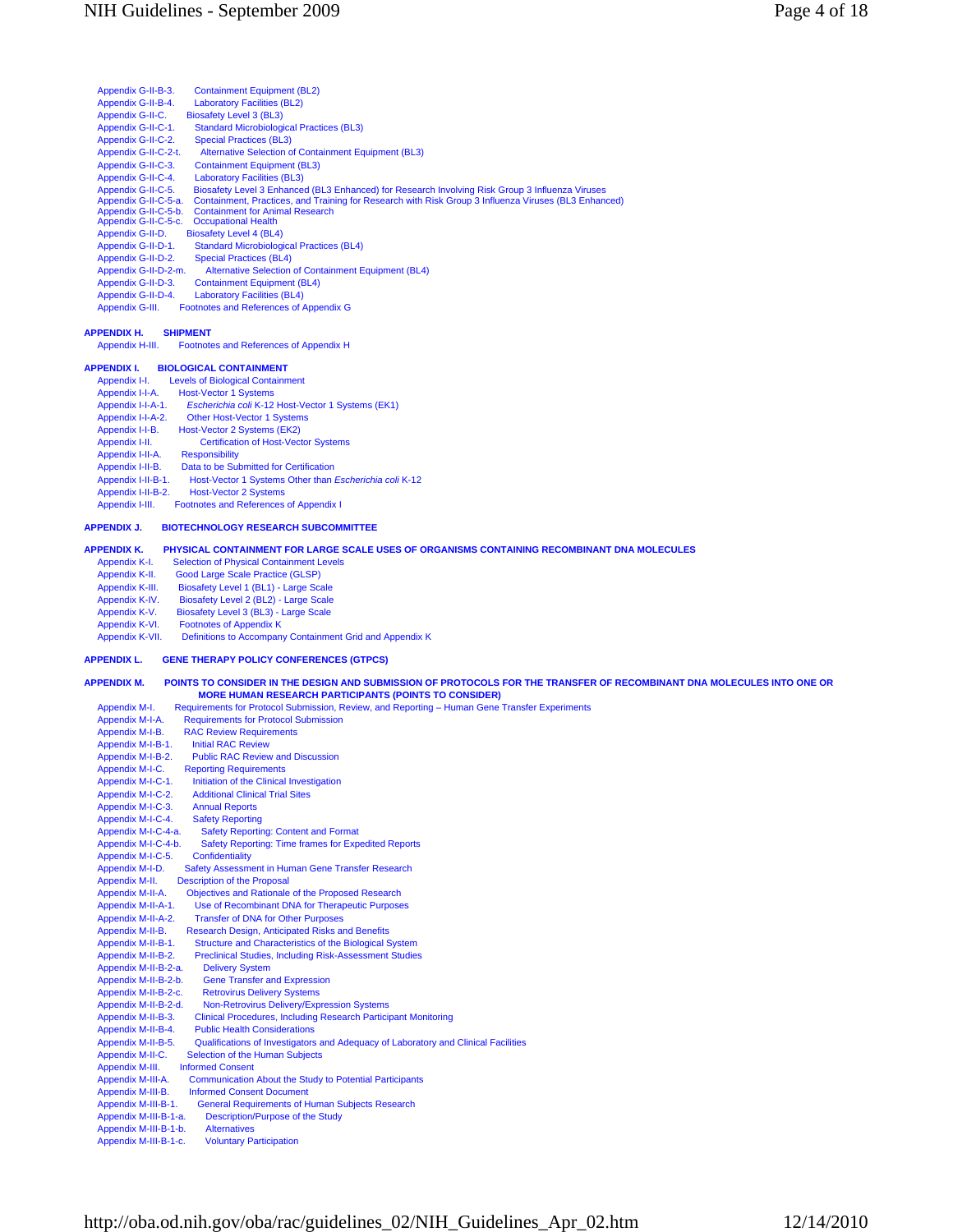| Appendix M-III-B-1-d.<br><b>Benefits</b>                                                                                                     |
|----------------------------------------------------------------------------------------------------------------------------------------------|
| Appendix M-III-B-1-e.<br>Possible Risks, Discomforts, and Side Effects                                                                       |
| Appendix M-III-B-1-f.<br><b>Costs</b>                                                                                                        |
| Appendix M-III-B-2.<br><b>Specific Requirements of Gene Transfer Research</b><br><b>Reproductive Considerations</b><br>Appendix M-III-B-2-a. |
| Long-Term Follow-Up<br>Appendix M-III-B-2-b.                                                                                                 |
| <b>Request for Autopsy</b><br>Appendix M-III-B-2-c.                                                                                          |
| Interest of the Media and Others in the Research<br>Appendix M-III-B-2-d.                                                                    |
| Appendix M-IV.<br><b>Privacy</b>                                                                                                             |
| Appendix M-V.<br><b>Special Issues</b>                                                                                                       |
| <b>Footnotes of Appendix M</b><br>Appendix M-VI.                                                                                             |
| <b>APPENDIX P.</b><br>PHYSICAL AND BIOLOGICAL CONTAINMENT FOR RECOMBINANT DNA RESEARCH INVOLVING PLANTS                                      |
| Appendix P-I.<br><b>General Plant Biosafety Levels</b>                                                                                       |
| Appendix P-II.<br><b>Physical Containment Levels</b>                                                                                         |
| Biosafety Level 1 - Plants (BL1-P)<br>Appendix P-II-A.                                                                                       |
| <b>Standard Practices (BL1-P)</b><br>Appendix P-II-A-1.                                                                                      |
| Appendix P-II-A-1-a.<br>Greenhouse Access (BL1-P)                                                                                            |
| Appendix P-II-A-1-b.<br>Records (BL1-P)<br>Decontamination and Inactivation (BL1-P)<br>Appendix P-II-A-1-c.                                  |
| Control of Undesired Species and Motile Macroorganisms (BL1-P)<br>Appendix P-II-A-1-d.                                                       |
| Concurrent Experiments Conducted in the Greenhouse (BL1-P)<br>Appendix P-II-A-1-e.                                                           |
| Appendix P-II-A-2.<br>Facilities (BL1-P)                                                                                                     |
| Appendix P-II-A-2-a.<br>Definitions (BL1-P)                                                                                                  |
| Appendix P-II-A-2-b.<br>Greenhouse Design (BL1-P)                                                                                            |
| Appendix P-II-B.<br>Biosafety Level 2 - Plants (BL2-P)                                                                                       |
| Appendix P-II-B-1.<br><b>Standard Practices (BL2-P)</b><br>Appendix P-II-B-1-a.<br>Greenhouse Access (BL2-P)                                 |
| Appendix P-II-B-1-b.<br>Records (BL2-P)                                                                                                      |
| Appendix P-II-B-1-c.<br>Decontamination and Inactivation (BL2-P)                                                                             |
| Control of Undesired Species and Motile Macroorganisms (BL2-P)<br>Appendix P-II-B-1-d.                                                       |
| Concurrent Experiments Conducted in the Greenhouse (BL2-P)<br>Appendix P-II-B-1-e.                                                           |
| Signs (BL2-P)<br>Appendix P-II-B-1-f.                                                                                                        |
| <b>Transfer of Materials (BL2-P)</b><br>Appendix P-II-B-1-g.                                                                                 |
| <b>Greenhouse Practices Manual (BL2-P)</b><br>Appendix P-II-B-1-h.<br>Facilities (BL2-P)<br>Appendix P-II-B-2.                               |
| Appendix P-II-B-2-a.<br>Definitions (BL2-P)                                                                                                  |
| Appendix P-II-B-2-b.<br>Greenhouse Design (BL2-P)                                                                                            |
| Appendix P-II-B-2-c.<br>Autoclaves (BL2-P)                                                                                                   |
| Appendix P-II-B-2-d.<br>Supply and Exhaust Air Ventilation Systems (BL2-P)                                                                   |
| Appendix P-II-B-2-e.<br>Other (BL2-P)                                                                                                        |
| Biosafety Level 3 - Plants (BL3-P)<br>Appendix P-II-C.                                                                                       |
| <b>Standard Practices (BL3-P)</b><br>Appendix P-II-C-1.<br>Appendix P-II-C-1-a.<br>Greenhouse Access (BL3-P)                                 |
| Records (BL3-P)<br>Appendix P-II-C-1-b.                                                                                                      |
| Decontamination and Inactivation (BL3-P)<br>Appendix P-II-C-1-c.                                                                             |
| Control of Undesired Species and Motile Macroorganisms (BL3-P)<br>Appendix P-II-C-1-d.                                                       |
| Concurrent Experiments Conducted in the Greenhouse (BL3-P)<br>Appendix P-II-C-1-e.                                                           |
| Signs (BL3-P)<br>Appendix P-II-C-1-f.                                                                                                        |
| <b>Transfer of Materials (BL3-P)</b><br>Appendix P-II-C-1-g.                                                                                 |
| Appendix P-II-C-1-h.<br>Greenhouse Practices Manual (BL3-P)<br>Appendix P-II-C-1-i.<br>Protective Clothing (BL3-P)                           |
| Appendix P-II-C-1-j.<br>Other (BL3-P)                                                                                                        |
| Appendix P-II-C-2.<br>Facilities (BL3-P)                                                                                                     |
| Appendix P-II-C-2-a.<br>Definitions (BL3-P)                                                                                                  |
| Appendix P-II-C-2-b.<br>Greenhouse Design (BL3-P)                                                                                            |
| Autoclaves (BL3-P)<br>Appendix P-II-C-2-c.                                                                                                   |
| Supply and Exhaust Air Ventilation Systems (BL3-P)<br>Appendix P-II-C-2-d.                                                                   |
| Appendix P-II-C-2-e.<br>Other (BL3-P)<br>Biosafety Level 4 - Plants (BL4-P)<br>Appendix P-II-D.                                              |
| <b>Standard Practices (BL4-P)</b><br>Appendix P-II-D-1.                                                                                      |
| <b>Greenhouse Access (BL4-P)</b><br>Appendix P-II-D-1-a.                                                                                     |
| Appendix P-II-D-1-b.<br>Records (BL4-P)                                                                                                      |
| Decontamination and Inactivation (BL4-P)<br>Appendix P-II-D-1-c.                                                                             |
| Control of Undesired Species and Motile Macroorganisms (BL4-P)<br>Appendix P-II-D-1-d.                                                       |
| Concurrent Experiments Conducted in the Greenhouse (BL4-P)<br>Appendix P-II-D-1-e.                                                           |
| Appendix P-II-D-1-f.<br>Signs (BL4-P)<br><b>Transfer of Materials (BL4-P)</b><br>Appendix P-II-D-1-g.                                        |
| <b>Greenhouse Practices Manual (BL4-P)</b><br>Appendix P-II-D-1-h.                                                                           |
| Appendix P-II-D-1-i.<br>Protective Clothing (BL4-P)                                                                                          |
| Appendix P-II-D-2.<br>Facilities (BL4-P)                                                                                                     |
| Appendix P-II-D-2-a.<br>Greenhouse Design (BL4-P)                                                                                            |
| Autoclaves (BL4-P)<br>Appendix P-II-D-2-b.                                                                                                   |
| Supply and Exhaust Air Ventilation Systems (BL4-P)<br>Appendix P-II-D-2-c.<br>Appendix P-II-D-2-d.<br>Other (BL4-P)                          |
| Appendix P-III.<br><b>Biological Containment Practices</b>                                                                                   |
| <b>Biological Containment Practices (Plants)</b><br>Appendix P-III-A.                                                                        |
| <b>Biological Containment Practices (Microorganisms)</b><br>Appendix P-III-B.                                                                |
| <b>Biological Containment Practices (Macroorganisms)</b><br>Appendix P-III-C.                                                                |
| <b>APPENDIX Q.</b><br>PHYSICAL AND BIOLOGICAL CONTAINMENT FOR RECOMBINANT DNA RESEARCH INVOLVING ANIMALS                                     |
| Appendix Q-I.<br><b>General Considerations</b>                                                                                               |
| Appendix Q-I-A.<br><b>Containment Levels</b>                                                                                                 |

Appendix Q-I-A. Containment Levels Appendix Q-I-B. Disposal of Animals (BL1-N through BL4-N) Appendix Q-II. Physical and Biological Containment Levels Appendix Q-II-A. Biosafety Level 1 - Animals (BL1-N)

- 
-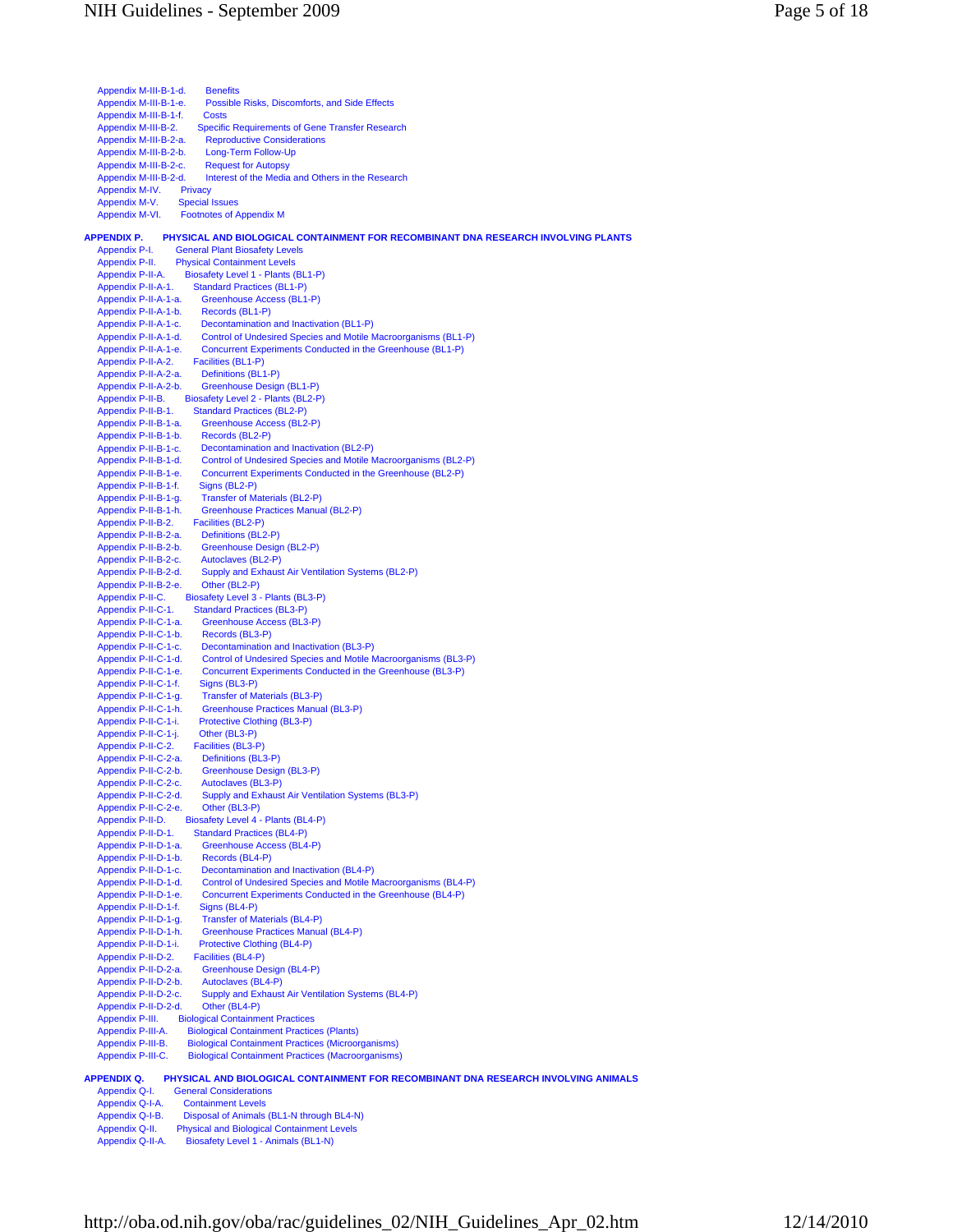| Appendix Q-II-A-1.   | <b>Standard Practices (BL1-N)</b>        |
|----------------------|------------------------------------------|
| Appendix Q-II-A-1-a. | <b>Animal Facility Access (BL1-N)</b>    |
| Appendix Q-II-A-1-b. | Other (BL1-N)                            |
| Appendix Q-II-A-2.   | <b>Animal Facilities (BL1-N)</b>         |
| Appendix Q-II-B.     | Biosafety Level 2 - Animals (BL2-N)      |
| Appendix Q-II-B-1.   | <b>Standard Practices (BL2-N)</b>        |
| Appendix Q-II-B-1-a. | <b>Animal Facility Access (BL2-N)</b>    |
| Appendix Q-II-B-1-b. | Decontamination and Inactivation (BL2-N) |
| Appendix Q-II-B-1-c. | Signs (BL2-N)                            |
| Appendix Q-II-B-1-d. | Protective Clothing (BL2-N)              |
| Appendix Q-II-B-1-e. | Records (BL2-N)                          |
| Appendix Q-II-B-1-f. | <b>Transfer of Materials (BL2-N)</b>     |
| Appendix Q-II-B-1-q. | Other (BL2-N)                            |
| Appendix Q-II-B-2.   | <b>Animal Facilities (BL2-N)</b>         |
| Appendix Q-II-C.     | Biosafety Level 3 - Animals (BL3-N)      |
| Appendix Q-II-C-1.   | <b>Standard Practices (BL3-N)</b>        |
| Appendix Q-II-C-1-a. | <b>Animal Facility Access (BL3-N)</b>    |
| Appendix Q-II-C-1-b. | Decontamination and Inactivation (BL3-N) |
| Appendix Q-II-C-1-c. | Signs (BL3-N)                            |
| Appendix Q-II-C-1-d. | <b>Protective Clothing (BL3-N)</b>       |
| Appendix Q-II-C-1-e. | Records (BL3-N)                          |
| Appendix Q-II-C-1-f. | <b>Transfer of Materials (BL3-N)</b>     |
| Appendix Q-II-C-1-g. | Other (BL3-N)                            |
| Appendix Q-II-C-2.   | <b>Animal Facilities (BL3-N)</b>         |
| Appendix Q-II-D.     | Biosafety Level 4 - Animals (BL4-N)      |
| Appendix Q-II-D-1.   | <b>Standard Practices (BL4-N)</b>        |
| Appendix Q-II-D-1-a. | <b>Animal Facility Access (BL4-N)</b>    |
| Appendix Q-II-D-1-b. | Decontamination and Inactivation (BL4-N) |
| Appendix Q-II-D-1-c. | Signs (BL4-N)                            |
| Appendix Q-II-D-1-d. | Protective Clothing (BL4-N)              |
| Appendix Q-II-D-1-e. | Records (BL4-N)                          |
| Appendix Q-II-D-1-f. | <b>Transfer of Materials (BL4-N)</b>     |
| Appendix Q-II-D-1-g. | Other (BL4-N)                            |
| Appendix Q-II-D-2.   | <b>Animal Facilities (BL4-N)</b>         |
| Appendix Q-III.      | Footnotes and References for Appendix Q  |
|                      |                                          |

# **LIST OF TABLES**

Appendix B - Table 1. Basis for the Classification of Biohazardous Agents by Risk Group **Appendix G -** Table 1. Possible Alternate Combinations Of Physical And Biological Containment Safeguards **Appendix K -** Table 1. Comparison of Good Large Scale Practice (GLSP) and Biosafety Level (BL) - Large Scale (LS) Practice

# **SECTION I. SCOPE OF THE** *NIH GUIDELINES*

### **Section I-A. Purpose**

 The purpose of the *NIH Guidelines* is to specify practices for constructing and handling: (i) recombinant deoxyribonucleic acid (DNA) molecules, and (ii) organisms and viruses containing recombinant DNA molecules.

**Section I-A-1.** Any recombinant DNA experiment, which according to the *NIH Guidelines* requires approval by NIH, must be submitted to NIH or to another Federal agency that has<br>jurisdiction for review and approval. Once a agency by NIH or sent directly there by the submitter), the experiment may proceed without the necessity for NIH review or approval. (See exception in Section I-A-1-a regarding requirement for human gene transfer protocol registration.)

 **Section I-A-1-a.** For experiments involving the deliberate transfer of recombinant DNA, or DNA or RNA derived from recombinant DNA, into human research participants (human gene transfer), no research participant shall be enrolled (see definition of enrollment in Section I-E-7) until the RAC review process has been completed (see Appendix M-I-B, *RAC Review*  Requirements); Institutional Biosafety Committee (IBC) approval (from the clinical trial site) has been obtained; Institutional Review Board approval has been obtained; and all applicable<br>regulatory authorization(s) have b

For a clinical trial site that is added after the RAC review process, no research participant shall be enrolled (see definition of enrollment in Section I-E-7) at the clinical trial site until the<br>following documentation h

### **Section I-B. Definition of Recombinant DNA Molecules**

 In the context of the *NIH Guidelines*, recombinant DNA molecules are defined as either: (i) molecules that are constructed outside living cells by joining natural or synthetic DNA segments to DNA molecules that can replicate in a living cell, or (ii) molecules that result from the replication of those described in (i) above.

 Synthetic DNA segments which are likely to yield a potentially harmful polynucleotide or polypeptide (e.g., a toxin or a pharmacologically active agent) are considered as equivalent to their natural DNA counterpart. If the synthetic DNA segment is not expressed *in vivo* as a biologically active polynucleotide or polypeptide product, it is exempt from the *NIH Guidelines*.

Genomic DNA of plants and bacteria that have acquired a transposable element, even if the latter was donated from a recombinant vector no longer present, are not subject to the *NIH*<br>Guidelines unless the transposon itself

#### Section I-C. **General Applicability**

**Section I-C-1.** The *NIH Guidelines* are applicable to:

 **Section I-C-1-a.** All recombinant DNA research within the United States (U.S.) or its territories that is within the category of research described in either Section I-C-1-a-(1) or Section I-C-1 a-(2).

**Section I-C-1-a-(1).** Research that is conducted at or sponsored by an institution that receives any support for recombinant DNA research from NIH, including research performed directly by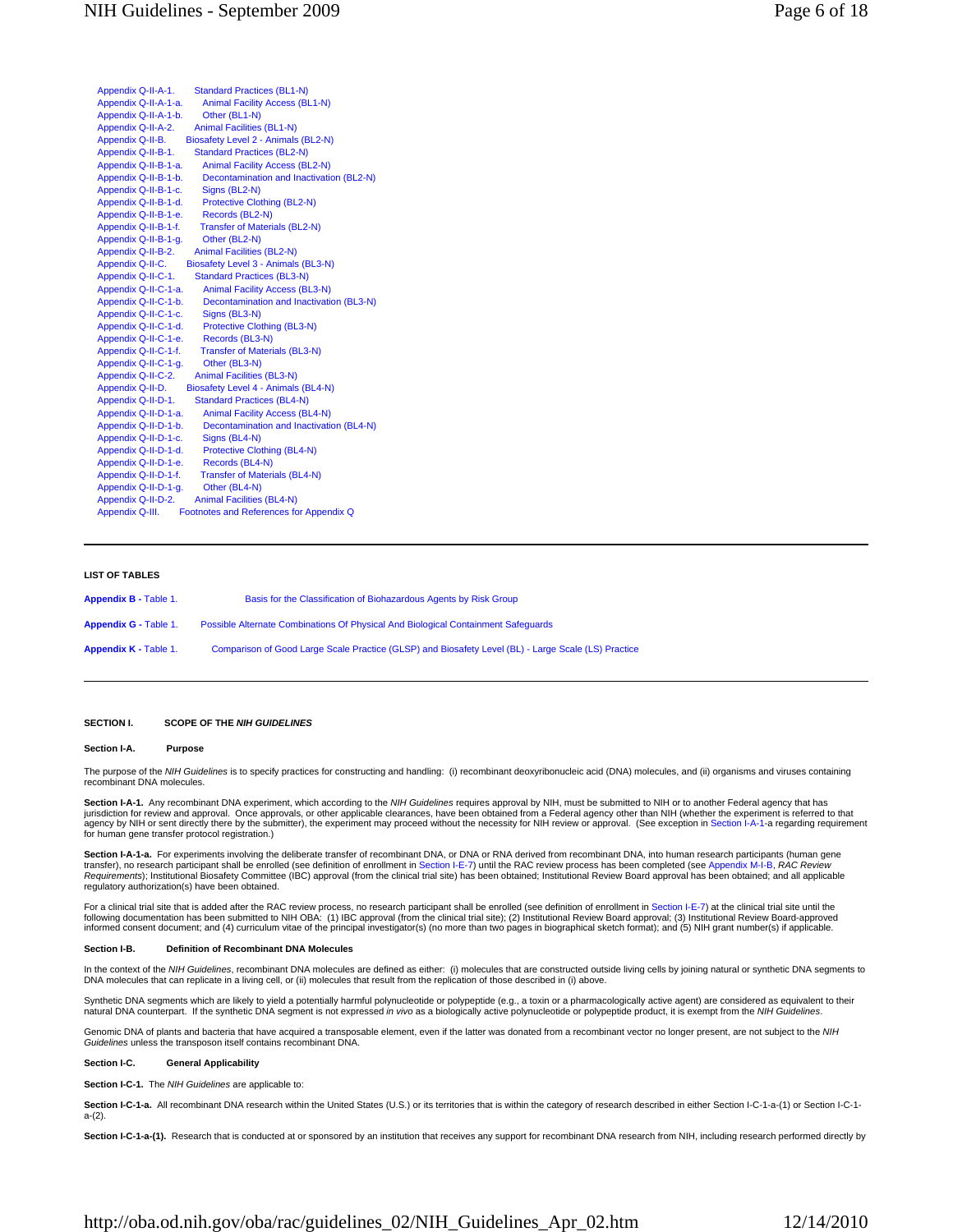NIH. An individual who receives support for research involving recombinant DNA must be associated with or sponsored by an institution that assumes the responsibilities assigned in the *NIH Guidelines*.

 **Section I-C-1-a-(2).** Research that involves testing in humans of materials containing recombinant DNA developed with NIH funds, if the institution that developed those materials sponsors or participates in those projects. Participation includes research collaboration or contractual agreements, not mere provision of research materials.

**Section I-C-1-b.** All recombinant DNA research performed abroad that is within the category of research described in either Section I-C-1-b-(1) or Section I-C-1-b-(2).

Section I-C-1-b-(1). Research supported by NIH funds.

 **Section I-C-1-b-(2).** Research that involves testing in humans of materials containing recombinant DNA developed with NIH funds, if the institution that developed those materials sponsors or participates in those projects. Participation includes research collaboration or contractual agreements, not mere provision of research materials.

Section I-C-1-b-(3). If the host country has established rules for the conduct of recombinant DNA research, then the research must be in compliance with those rules. If the host country<br>does not have such rules, the propos an appropriate national governmental authority of the host country. The safety practices that are employed abroad must be reasonably consistent with the *NIH Guidelines*.

# **Section I-D. Compliance with the** *NIH Guidelines*

 As a condition for NIH funding of recombinant DNA research, institutions shall ensure that such research conducted at or sponsored by the institution, irrespective of the source of funding, shall comply with the *NIH Guidelines*.

Information concerning noncompliance with the *NIH Guidelines* may be brought forward by any person. It should be delivered to both NIH/OBA and the relevant institution. The institution,<br>generally through the Institutional mail, use zip code 20817).

 In cases where NIH proposes to suspend, limit, or terminate financial assistance because of noncompliance with the *NIH Guidelines*, applicable DHHS and Public Health Service procedures shall govern.

# The policies on compliance are as follows:

 **Section I-D-1.** All NIH-funded projects involving recombinant DNA techniques must comply with the *NIH Guidelines*. Non-compliance may result in: (i) suspension, limitation, or termination of financial assistance for the noncompliant NIH-funded research project and of NIH funds for other recombinant DNA research at the institution, or (ii) a requirement for prior NIH approval of any or all recombinant DNA projects at the institution.

 **Section I-D-2.** All non-NIH funded projects involving recombinant DNA techniques conducted at or sponsored by an institution that receives NIH funds for projects involving such techniques must comply with the *NIH Guidelines*. Noncompliance may result in: (i) suspension, limitation, or termination of NIH funds for recombinant DNA research at the institution, or (ii) a<br>requirement for prior NIH approval of a

### **Section I-E. General Definitions**

The following terms, which are used throughout the *NIH Guidelines*, are defined as follows:

**Section I-E-1.** An "institution" is any public or private entity (including Federal, state, and local government agencies).

 **Section I-E-2.** An "Institutional Biosafety Committee" is a committee that: (i) meets the requirements for membership specified in Section IV-B-2, *Institutional Biosafety Committee (IBC)*, and (ii) reviews, approves, and oversees projects in accordance with the responsibilities defined in Section IV-B-2, *Institutional Biosafety Committee (IBC)*.

Section I-E-3. The "Office of Biotechnology Activities (OBA)" is the office within the NIH that is responsible for: (i) reviewing and coordinating all activities relating to the *NIH Guidelines*, and<br>(ii) performing other

**Section I-E-4.** The "Recombinant DNA Advisory Committee" is the public advisory committee that advises the Department of Health and Human Services (DHHS) Secretary, the DHHS Assistant Secretary for Health, and the NIH Director concerning recombinant DNA research. The RAC shall be constituted as specified in Section IV-C-2, *Recombinant DNA Advisory Committee (RAC)*.

Section I-E-5. The "NIH Director" is the Director of the National Institutes of Health, or any other officer or employee of NIH to whom authority has been delegated.

**Section I-E-6.** "Deliberate release" is defined as a planned introduction of recombinant DNA-containing microorganisms, plants, or animals into the environment.

 **Section I-E-7.** "Enrollment" is the process of obtaining informed consent from a potential research participant, or a designated legal guardian of the participant, to undergo a test or procedure associated with the gene transfer experiment.

 **Section I-E-8.** A "serious adverse event" is any event occurring at any dose that results in any of the following outcomes: death, a life-threatening event, in-patient hospitalization or prolongation of existing hospitalization, a persistent or significant disability/incapacity, or a congenital anomaly/birth defect. Important medical events that may not result in death, be life-<br>threatening, or require hos research subject and may require medical or surgical intervention to prevent one of the outcomes listed in this definition.

 **Section I-E-9.** An adverse event is "associated with the use of a gene transfer product" when there is a reasonable possibility that the event may have been caused by the use of that product.

Section I-E-10. An "unexpected serious adverse event" is any serious adverse event for which the specificity or severity is not consistent with the risk information available in the current investigator's brochure. 

## **SECTION II.** SAFETY CONSIDERATIONS

Section II-A. **Risk Assessment** 

# **Section II-A-1. Risk Groups**

 Risk assessment is ultimately a subjective process. The investigator must make an initial risk assessment based on the Risk Group (RG) of an agent (see Appendix B, *Classification of Human Etiologic Agents on the Basis of Hazard*). Agents are classified into four Risk Groups (RGs) according to their relative pathogenicity for healthy adult humans by the following criteria:<br>(1) Risk Group 1 (RG1) agen interventions *may be* available. (4) Risk Group 4 (RG4) agents are likely to cause serious or lethal human disease for which preventive or therapeutic interventions are *not usually* available.

### **Section II-A-2. Criteria for Risk Groups**

.<br>Classification of agents in Appendix B, *Classification of Human Etiologic Agents on the Basis of Hazard*, is based on the potential effect of a biological agent on a healthy human adult and<br>does not account for instance feeding (which may increase exposure of infants to some agents).

Personnel may need periodic medical surveillance to ascertain fitness to perform certain activities; they may also need to be offered prophylactic vaccines and boosters (see Section IV-B-1-f, *Responsibilities of the Institution, General Information*).

### **Section II-A-3. Comprehensive Risk Assessment**

In deciding on the appropriate containment for an experiment, the initial risk assessment from Appendix B, *Classification of Human Etiologic Agents on the Basis of Hazard*, should be<br>followed by a thorough consideration o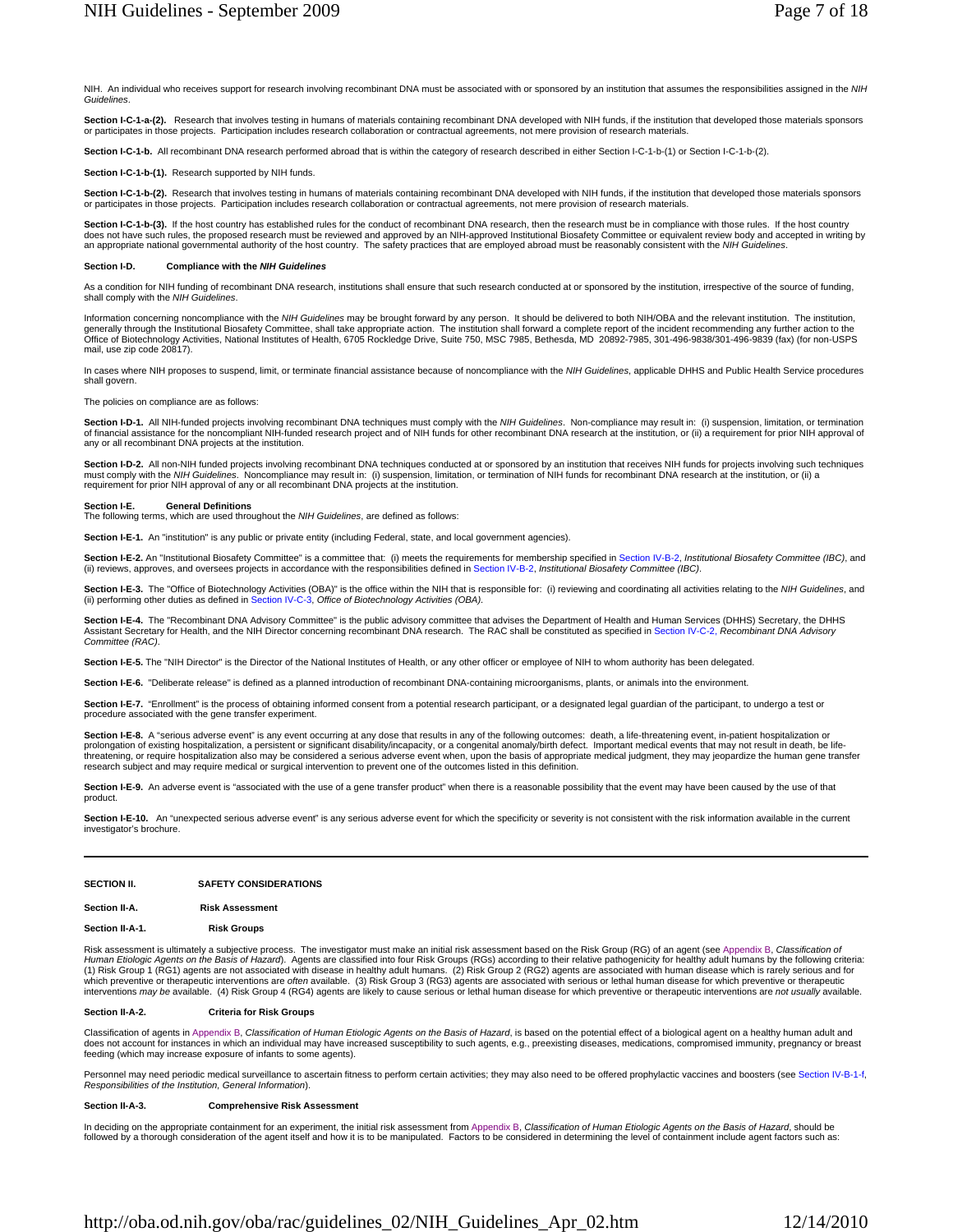virulence, pathogenicity, infectious dose, environmental stability, route of spread, communicability, operations, quantity, availability of vaccine or treatment, and gene product effects such as<br>toxicity, physiological act level. Certain attenuated strains or strains that have been demonstrated to have irreversibly lost known virulence factors may qualify for a reduction of the containment level compared to the<br>Risk Group assigned to the par

.<br>A final assessment of risk based on these considerations is then used to set the appropriate containment conditions for the experiment (see Section II-B, *Containment*). The containment<br>level required may be equivalent t must approve the risk assessment and the biosafety containment level for recombinant DNA experiments described in Sections III-A, *Experiments that Require Institutional Biosafety*<br>Committee Approval, RAC Review, and NIH D C, Experiments that Require Institutional Biosafety Committee and Institutional Review Board Approvals and NIH/OBA Registration Before Initiation; III-D, Experiments that Require<br>Institutional Biosafety Committee Approval

 Careful consideration should be given to the types of manipulation planned for some higher Risk Group agents. For example, the RG2 dengue viruses may be cultured under the Biosafety Level (BL) 2 containment (see Section Il-B); however, when such agents are used for animal inoculation or transmission studies, a higher containment level is recommended. Similarly, RG3<br>agents such as Venezuelan equine enc

Individuals working with human immunodeficiency virus (HIV), hepatitis B virus (HBV) or other bloodborne pathogens should consult the applicable Occupational Safety and Health<br>Administration (OSHA) regulation, 29 CFR 1910. the additional practices and containment equipment recommended for BL3. Activities involving industrial scale volumes or preparations of concentrated HIV are conducted in a BL3 facility,<br>or BL3 Large Scale if appropriate,

 Exotic plant pathogens and animal pathogens of domestic livestock and poultry are restricted and may require special laboratory design, operation and containment features not addressed in Biosafety in Microbiological and Biomedical Laboratories (see Section V-C, Footnotes and References of Sections I through IV). For information regarding the importation, possession, or<br>use of these agents see Sections V-G

#### Section II-B. **Containment**

 Effective biological safety programs have been operative in a variety of laboratories for many years. Considerable information already exists about the design of physical containment facilities and selection of laboratory procedures applicable to organisms carrying recombinant DNA (see Section V-B, *Footnotes and References of Sections I-IV*). The existing programs rely<br>upon mechanisms that can be divi laboratory installations that provide physical barriers that are applied in varying degrees according to the estimated biohazard. Four biosafety levels are described in Appendix G, *Physical Containment*. These biosafety levels consist of combinations of laboratory practices and techniques, safety equipment, and laboratory facilities appropriate for the operations performed and<br>are based on the potential haza Level 1 the least stringent.

.<br>Experiments involving recombinant DNA lend themselves to a third containment mechanism, namely, the application of highly specific biological barriers. Natural barriers exist that limit<br>either: (i) the infectivity of a v DNA and/or host cell replication, can be genetically designed to decrease, by many orders of magnitude, the probability of dissemination of recombinant DNA outside the laboratory (see Appendix I, *Biological Containment*).

 Since these three means of containment are complementary, different levels of containment can be established that apply various combinations of the physical and biological barriers along with a constant use of standard practices. Categories of containment are considered separately in order that such combinations can be conveniently expressed in the *NIH Guidelines*.

 Physical containment conditions within laboratories, described in Appendix G, *Physical Containment*, may not always be appropriate for all organisms because of their physical size, the number of organisms needed for an experiment, or the particular growth requirements of the organism. Likewise, biological containment for microorganisms described in Appendix I,<br>*Biological Containment*, may not be appropr experimental procedures that are applicable to organisms containing recombinant DNA that is either integrated into the genome or into microorganisms associated with the higher organism<br>as a symbiont, pathogen, or other rel limiting or excluding the unwanted establishment, transfer of genetic information, and dissemination of organisms beyond the intended location, based on both physical and biological<br>containment principles. Research conduct

 For research involving plants, four biosafety levels (BL1-P through BL4-P) are described in Appendix P, *Physical and Biological Containment for Recombinant DNA Research Involving*  Plants. BL1-P is designed to provide a moderate level of containment for experiments for which there is convincing biological evidence that precludes the possibility of survival, transfer, or dissemination of recombinant DNA into the environment, or in which there is no recognizable and predictable risk to the environment in the event of accidental release. BL2-P is designed to<br>provide a greater level of conta containment conditions for research with plants and certain pathogens and other organisms that require special containment because of their recognized potential for significant detrimental<br>impact on managed or natural ecos incorporates accepted procedures for good pest control and cultural practices. BL1-P facilities and procedures provide a modified and protected environment for the propagation of plants and microorganisms associated with the plants and a degree of containment that adequately controls the potential for release of biologically viable plants, plant parts, and microorganisms<br>associated with them. BL2-P and BL minimizes or prevents inadvertent contamination of plants within or surrounding the greenhouse. BL4-P describes facilities and practices known to provide containment of certain exotic plant pathogens.

For research involving animals, which are of a size or have growth requirements that preclude the use of conventional primary containment systems used for small laboratory animals, four biosafety levels (BL1-N through BL4-

In constructing the *NIH Guidelines*, it was necessary to define boundary conditions for the different levels of physical and biological containment and for the classes of experiments to which they apply. These definitions do not take into account all existing and anticipated information on special procedures that will allow particular experiments to be conducted under different<br>conditions than indicated here wi and to submit recommended changes in the *NIH Guidelines* to permit the use of these procedures.

# **SECTION III. EXPERIMENTS COVERED BY THE** *NIH GUIDELINES*

 This section describes six categories of experiments involving recombinant DNA: (i) those that require Institutional Biosafety Committee (IBC) approval, RAC review, and NIH Director approval before initiation (see Section III-A), (ii) those that require NIH/OBA and Institutional Biosafety Committee approval before initiation (see Section III-B), (iii) those that require<br>Institutional Biosafety Committ those that are exempt from the *NIH Guidelines* (see Section III-F).

 **Note:** *If an experiment falls into Sections III-A, III-B, or III-C and one of the other sections, the rules pertaining to Sections III-A, III-B, or III-C shall be followed*. If an experiment falls into Section III-F and into either Sections III-D or III-E as well, the experiment is considered exempt from the *NIH Guidelines*.

 Any change in containment level, which is different from those specified in the *NIH Guidelines*, may not be initiated without the express approval of NIH/OBA (see Section IV-C-1-b-(2) and its subsections, *Minor Actions*).

**Section III-A. Experiments that Require Institutional Biosafety Committee Approval, RAC Review, and NIH Director Approval Before Initiation** 

**Section III-A-1. Major Actions under the** *NIH Guidelines*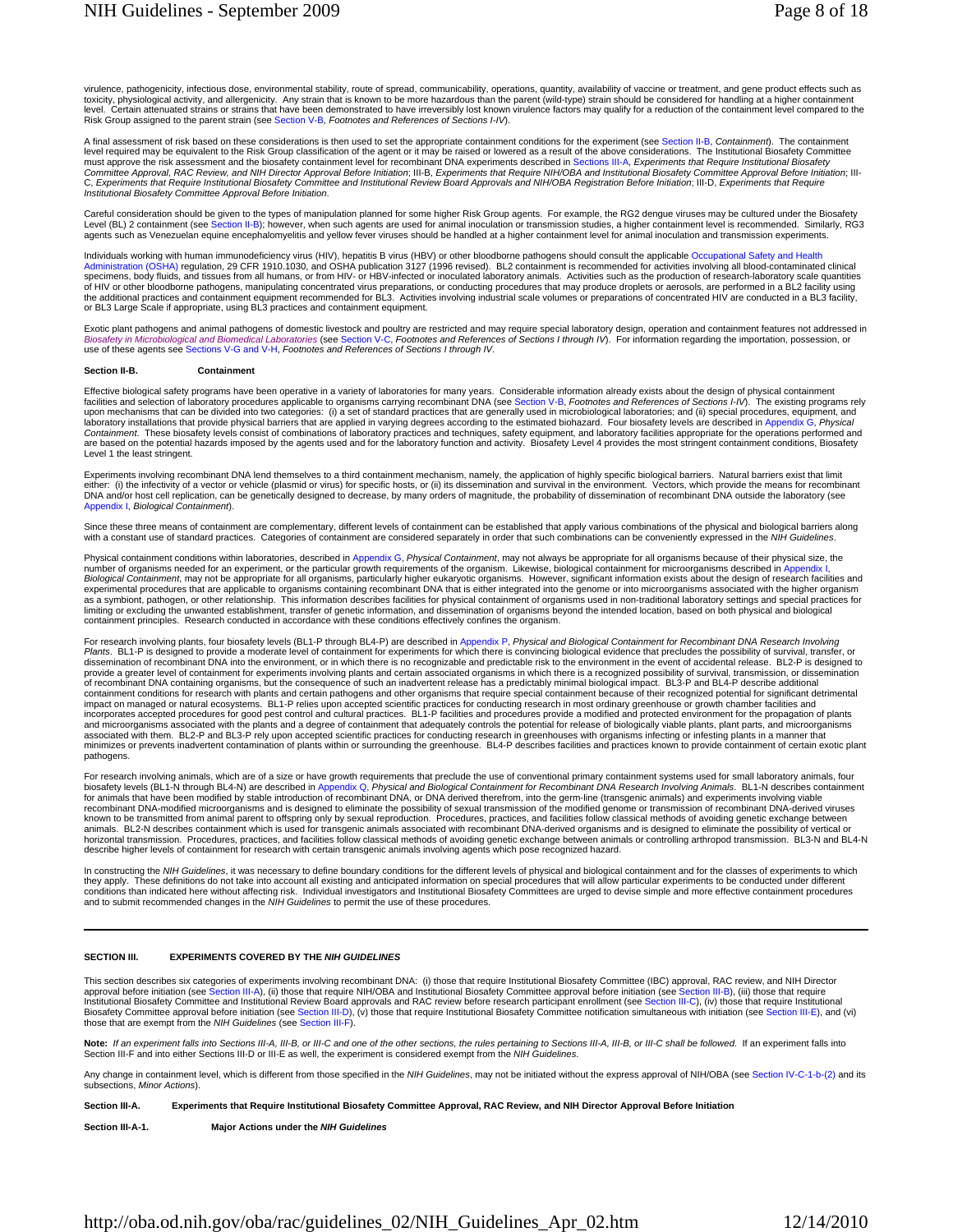Experiments considered as *Major Actions* under the *NIH Guidelines ca*nnot be initiated without submission of relevant information on the proposed experiment to the Office of Biotechnology<br>Activities, National Institutes publication of the proposal in the *Federal Register* for 15 days of comment, review by RAC, and specific approval by NIH. The containment conditions or stipulation requirements for such<br>experiments will be recommended by Institutes of Health, 6705 Rockledge Drive, Suite 750, MSC 7985, Bethesda, MD 20892-7985 (20817 for non-USPS mail), 301-496-9838, 301-496-9839 (fax).

**Section III-A-1-a.** The deliberate transfer of a drug resistance trait to microorganisms that are not known to acquire the trait naturally (see Section V-B, *Footnotes and References of*<br>S*ections I-IV*), if such acquisi

#### Section III-B. **Experiments That Require NIH/OBA and Institutional Biosafety Committee Approval Before Initiation**

 Experiments in this category cannot be initiated without submission of relevant information on the proposed experiment to NIH/OBA. The containment conditions for such experiments will be determined by NIH/OBA in consultation with *ad hoc* experts. Such experiments require Institutional Biosafety Committee approval before initiation (see Section IV-B-2-b-(1), *Institutional Biosafety Committee*).

# Section III-B-1. **Experiments Involving the Cloning of Toxin Molecules with LD<sub>50</sub> of Less than 100 Nanograms per Kilogram Body Weight**

Deliberate formation of recombinant DNA containing genes for the biosynthesis of toxin molecules lethal for vertebrates at an LD<sub>50</sub> of less than 100 nanograms per kilogram body weight (e.g., microbial toxins such as the botulinum toxins, tetanus toxin, diphtheria toxin, and S*higella dysenteriae* neurotoxin). Specific approval has been given for the cloning in *Escherichia coll*<br>K-12 of DNA containing g experiments already approved under this section may be obtained from the Office of Biotechnology Activities, National Institutes of Health, 6705 Rockledge Drive, Suite 750, MSC 7985,<br>Bethesda, MD 20892-7985 (20817 for non

### Section III-C. **Experiments that Require Institutional Biosafety Committee and Institutional Review Board Approvals and RAC Review Before Research Participant Enrollment**

#### Section III-C-1. Experiments Involving the Deliberate Transfer of Recombinant DNA, or DNA or RNA Derived from Recombinant DNA, into One or More Human **Research Participants**

 For an experiment involving the deliberate transfer of recombinant DNA, or DNA or RNA derived from recombinant DNA, into human research participants (human gene transfer), no research participant shall be enrolled (see definition of enrollment in Section I-E-7) until the RAC review process has been completed (see Appendix M-I-B, *RAC Review Requirements*).

 In its evaluation of human gene transfer proposals, the RAC will consider whether a proposed human gene transfer experiment presents characteristics that warrant public RAC review and discussion (See Appendix M-I-B-2). The process of public RAC review and discussion is intended to foster the safe and ethical conduct of human gene transfer experiments. Public review<br>and discussion of a human gene transfe significance of the research, and any significant safety, social, and ethical implications of the research.

 Public RAC review and discussion of a human gene transfer experiment may be: (1) initiated by the NIH Director; or (2) initiated by the NIH OBA Director following a recommendation to NIH OBA by: (a) three or more RAC members; or (b) a Federal agency other than NIH. After a human gene transfer experiment is reviewed by the RAC at a regularly scheduled meeting, NIH<br>OBA will send a letter, unless NIH OBA dete and other DHHS components, as appropriate, summarizing the RAC recommendations.

.<br>For a clinical trial site that is added after the RAC review process, no research participant shall be enrolled (see definition of enrollment in Section I-E-7) at the clinical trial site until the<br>following documentation Review Board-approved informed consent document; (4) curriculum vitae of the principal investigator(s) (no more than two pages in biographical sketch format); and (5) NIH grant number(s) if applicable.

ln order to maintain public access to information regarding human gene transfer protocols (including protocols that are not publicly reviewed by the RAC), NIH OBA will maintain the<br>documentation described in Appendices M-I enabling all aspects of RAC review to be open to the public.

**Note:** For specific directives concerning the use of retroviral vectors for gene delivery, consult Appendix B-V-1, *Murine Retroviral Vectors.*

# **Section III-D. Experiments that Require Institutional Biosafety Committee Approval Before Initiation**

.<br>Prior to the initiation of an experiment that falls into this category, the Principal Investigator must submit a registration document to the Institutional Biosafety Committee which contains the<br>following information: (i foreign gene, and if so, indicate the protein that will be produced; and (v) the containment conditions that will be implemented as specified in the *NIH Guidelines*. For experiments in this<br>category, the registration docu review and approve all experiments in this category prior to their initiation. Requests to decrease the level of containment specified for experiments in this category will be considered by NIH<br>(see Section IV-C-1-b-(2)-(c

# **Section III-D-1.** Experiments Using Risk Group 2, Risk Group 3, Risk Group 4, or Restricted Agents as Host-Vector Systems (See Section II-A, Risk Assessment)

Section III-D-1-a. Experiments involving the introduction of recombinant DNA into Risk Group 2 agents will usually be conducted at Biosafety Level (BL) 2 containment. Experiments with such agents will usually be conducted with whole animals at BL2 or BL2-N (Animals) containment

**Section III-D-1-b.** Experiments involving the introduction of recombinant DNA into Risk Group 3 agents will usually be conducted at BL3 containment. Experiments with such agents will usually be conducted with whole animals at BL3 or BL3-N containment.

Section III-D-1-c. Experiments involving the introduction of recombinant DNA into Risk Group 4 agents shall be conducted at BL4 containment. Experiments with such agents shall be<br>conducted with whole animals at BL4 or BL4-

 **Section III-D-1-d.** Containment conditions for experiments involving the introduction of recombinant DNA into restricted agents shall be set on a case-by-case basis following NIH/OBA review. A U.S. Department of Agriculture - Animal and Plant Health Inspection Service (USDA/APHIS) permit is required for work with plant or animal pathogens (see Section V-G and V-M,<br>Footnotes and References of Sections I

### **Section III-D-2. Experiments in Which DNA From Risk Group 2, Risk Group 3, Risk Group 4, or Restricted Agents is Cloned into Nonpathogenic Prokaryotic or Lower Eukaryotic Host-Vector Systems**

 **Section III-D-2-a.** Experiments in which DNA from Risk Group 2 or Risk Group 3 agents (see Section II-A, *Risk Assessment)* is transferred into nonpathogenic prokaryotes or lower eukaryotes may be performed under BL2 containment. Experiments in which DNA from Risk Group 4 agents is transferred into nonpathogenic prokaryotes or lower eukaryotes may be<br>performed under BL2 containment after demonstrat demonstration, BL4 containment shall be used. The Institutional Biosafety Committee may approve the specific lowering of containment for particular experiments to BL1. Many experiments<br>in this category are exempt from the molecules toxic for vertebrates require NIH/OBA approval (see Section III-B-1, *Experiments Involving the Cloning of Toxin Molecules with LD*<sup>50</sup> *of Less than 100 Nanograms Per Kilogram Body Weight*) or shall be conducted under NIH specified conditions as described in Appendix F, *Containment Conditions for Cloning of Genes Coding for the Biosynthesis of Molecules Toxic for Vertebrates*.

Section III-D-2-b. Containment conditions for experiments in which DNA from restricted agents is transferred into nonpathogenic prokaryotes or lower eukaryotes shall be determined by<br>NIH/OBA following a case-by-case review

### **Section III-D-3. Experiments Involving the Use of Infectious DNA or RNA Viruses or Defective DNA or RNA Viruses in the Presence of Helper Virus in Tissue Culture Systems**

 **Caution:** Special care should be used in the evaluation of containment levels for experiments which are likely to either enhance the pathogenicity (e.g., insertion of a host oncogene) or to extend the host range (e.g., introduction of novel control elements) of viral vectors under conditions that permit a productive infection. In such cases, serious consideration should be given to<br>increasing physical contain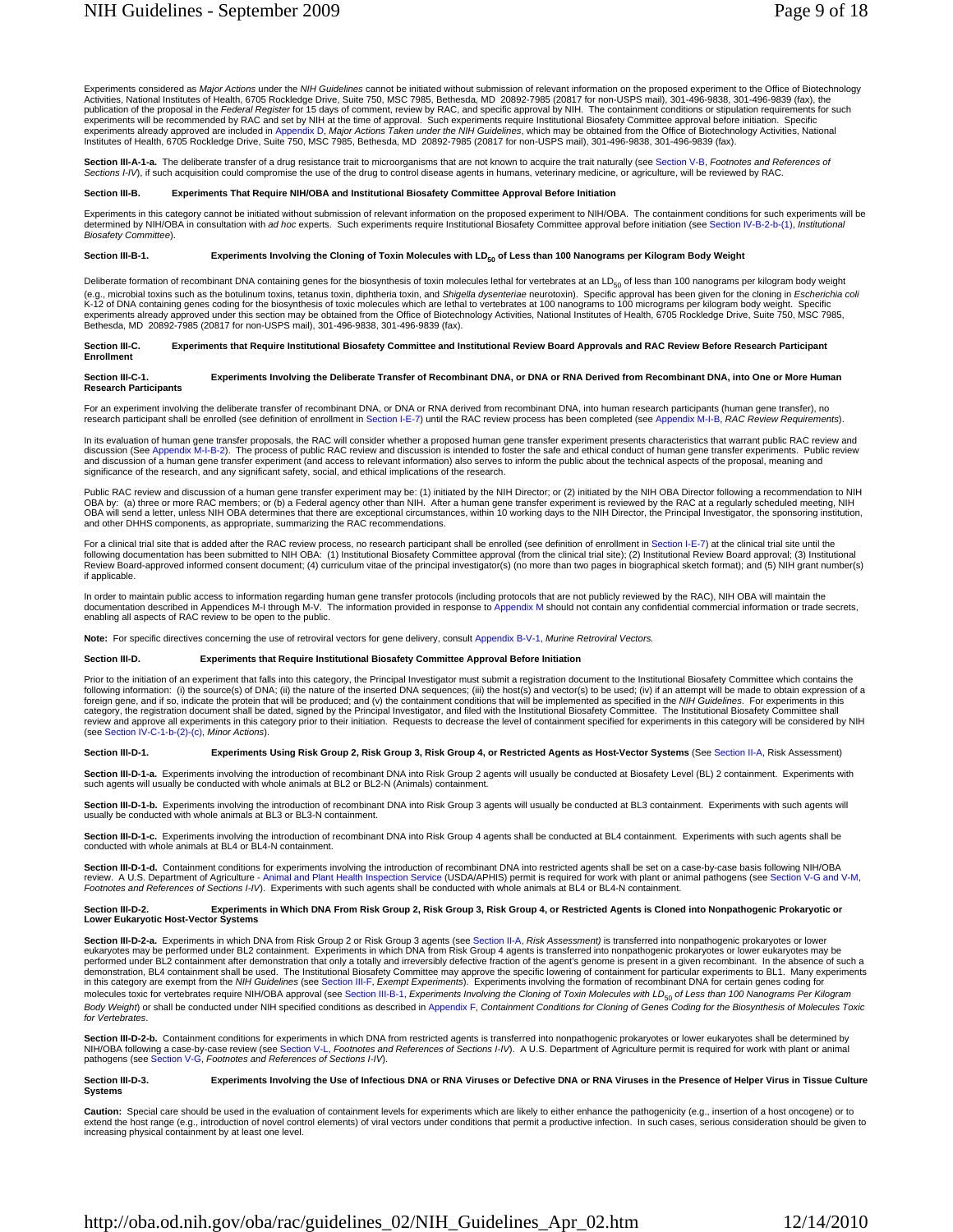**Note:** Recombinant DNA or RNA molecules derived therefrom, which contain less than two-thirds of the genome of any eukaryotic virus (all viruses from a single Family (see Section V-J, *Footnotes and References of Sections I-IV*) being considered identical (see Section V-K, *Footnotes and References of Sections I-IV*), are considered defective and may be used in the<br>absence of helper under the conditions *of any Eukaryotic Virus*.

**Section III-D-3-a.** Experiments involving the use of infectious or defective Risk Group 2 viruses (see Appendix B-II, *Risk Group 2 Agents*) in the presence of helper virus may be conducted at BL2.

**Section III-D-3-b.** Experiments involving the use of infectious or defective Risk Group 3 viruses (see Appendix B-III-D, *Risk Group 3 (RG3) - Viruses and Prions*) in the presence of helper virus may be conducted at BL3.

 **Section III-D-3-c.** Experiments involving the use of infectious or defective Risk Group 4 viruses (see Appendix B-IV-D, *Risk Group 4 (RG4) - Viral Agents*) in the presence of helper virus may be conducted at BL4.

**Section III-D-3-d.** Experiments involving the use of infectious or defective restricted poxviruses (see Sections V-A and V-L, *Footnotes and References of Sections I-IV*) in the presence of<br>helper virus shall be determine V-G, *Footnotes and References of Sections I-IV*).

Section III-D-3-e. Experiments involving the use of infectious or defective viruses in the presence of helper virus which are not covered in Sections III-D-3-a through III-D-3-d may be conducted at BL1.

## **Section III-D-4. Experiments Involving Whole Animals**

.<br>This section covers experiments involving whole animals in which the animal's genome has been altered by stable introduction of recombinant DNA, or DNA derived therefrom, into the germ-<br>line (transgenic animals) and expe transmitted, the experiments may *not* be conducted at BL1-N containment. A minimum containment of BL2 or BL2-N is required.

**Caution** - Special care should be used in the evaluation of containment conditions for some experiments with transgenic animals. For example, such experiments might lead to the creation<br>of novel mechanisms or increased tr increasing the containment conditions.

Section III-D-4-a. Recombinant DNA, or DNA or RNA molecules derived therefrom, from any source except for greater than two-thirds of eukaryotic viral genome may be transferred to any non-human vertebrate or any invertebrate organism and propagated under conditions of physical containment comparable to BL1 or BL1-N and appropriate to the organism under study (see<br>Section V-B, *Footnotes and References o* of complementation or recombination in animals, may be propagated under conditions of physical containment comparable to BL1 or BL1-N and appropriate to the organism under study.<br>Experiments involving the introduction of o

Section III-D-4-b. For experiments involving recombinant DNA, or DNA or RNA derived therefrom, involving whole animals, including transgenic animals, and not covered by Sections III-D-<br>1, Experiments Using Human or Animal *Animals*, the appropriate containment shall be determined by the Institutional Biosafety Committee.

**Section III-D-4-c.** Exceptions under Section III-D-4, *Experiments Involving Whole Animals*

 **Section III-D-4-c-(1).** Experiments involving the generation of transgenic rodents that require BL1 containment are described under Section III-E-3, *Experiments Involving Transgenic Rodents*.

Section III-D-4-c-(2). The purchase or transfer of transgenic rodents is exempt from the *NIH Guidelines* under Section III-F, *Exempt Experiments* (see Appendix C-VI, The Purchase or *Transfer of Transgenic Rodents*).

#### Section III-D-5. **Experiments Involving Whole Plants**

 Experiments to genetically engineer plants by recombinant DNA methods, to use such plants for other experimental purposes (e.g., response to stress), to propagate such plants, or to use plants together with microorganisms or insects containing recombinant DNA, may be conducted under the containment conditions described in Sections III-D-5-a through III-D-5-e. If<br>experiments involving whole plants are not

NOTE - For recombinant DNA experiments falling under Sections III-D-5-a through III-D-5-d, physical containment requirements may be reduced to the next lower level by appropriate<br>biological containment practices, such as c

 **Section III-D-5-a.** BL3-P (Plants) or BL2-P + biological containment is recommended for experiments involving most exotic (see Section V-M, *Footnotes and References of Sections I-IV*) infectious agents with recognized potential for serious detrimental impact on managed or natural ecosystems when recombinant DNA techniques are associated with whole plants.

Section III-D-5-b. BL3-P or BL2-P + biological containment is recommended for experiments involving plants containing cloned genomes of readily transmissible exotic (see Section V-M,<br>Footnotes and References of Sections Iof reconstituting the complete and functional genome of the infectious agent by genomic complementation *in planta.*

Section III-D-5-c. BL4-P containment is recommended for experiments with a small number of readily transmissible exotic (see Section V-M, Footnotes and References of Sections I-IV) infectious agents, such as the soybean rust fungus (*Phakospora pachyrhizi*) and maize streak or other viruses in the presence of their specific arthropod vectors, that have the potential of being serious pathogens of major U.S. crops.

 **Section III-D-5-d.** BL3-P containment is recommended for experiments involving sequences encoding potent vertebrate toxins introduced into plants or associated organisms. Recombinant DNA containing genes for the biosynthesis of toxin molecules lethal for vertebrates at an LD<sub>50</sub> of <100 nanograms per kilogram body weight fall under Section III-B-1, *Experiments Involving* the Cloning of Toxin Molecules with LD<sub>50</sub> of Less than 100 Nanograms Per Kilogram Body Weight, and require NIH/OBA and Institutional Biosafety Committee approval before initiation.

Section III-D-5-e. BL3-P or BL2-P + biological containment is recommended for experiments with microbial pathogens of insects or small animals associated with plants if the recombinant<br>DNA-modified organism has a recognize

#### Section III-D-6 **Experiments Involving More than 10 Liters of Culture**

The appropriate containment will be decided by the Institutional Biosafety Committee. Where appropriate, Appendix K, *Physical Containment for Large Scale Uses of Organisms Containing Recombinant DNA Molecules*, shall be used. Appendix K describes containment conditions Good Large Scale Practice through BL3-Large Scale.

# **Section III-D-7. Experiments Involving Influenza Viruses**

.<br>Experiments with influenza viruses generated by recombinant methods (e.g., generation by reverse genetics of chimeric viruses with reassorted segments, introduction of specific mutations)<br>shall be conducted at the biosaf with viruses containing a majority of segments from a RG3 virus shall be conducted at BL3). Experiments with influenza viruses containing genes or segments from 1918-1919 H1N1 (1918<br>H1N1), human H2N2 (1957-1968) and highly

Section III-D-7-a. Human H2N2 (1957-1968). Experiments with influenza viruses containing the H2 hemagglutinin (HA) segment shall be conducted at BL3 enhanced (see Appendix G-II-C-<br>5, Biosafety Level 3 Enhanced for Research

**Section III-D-7-b. Highly Pathogenic Avian Influenza H5N1 strains within the Goose/Gua<mark>ngdong/96-like H5 lineage (HPAI H5N1).</mark> Experiments involving influenza viruses containing a<br>majority of genes and/or segments from a** Involving Risk Group 3 Influenza Viruses). Experiments involving influenza viruses containing a minority of genes and/or segments from a HPAI H5N1 influenza virus shall be conducted at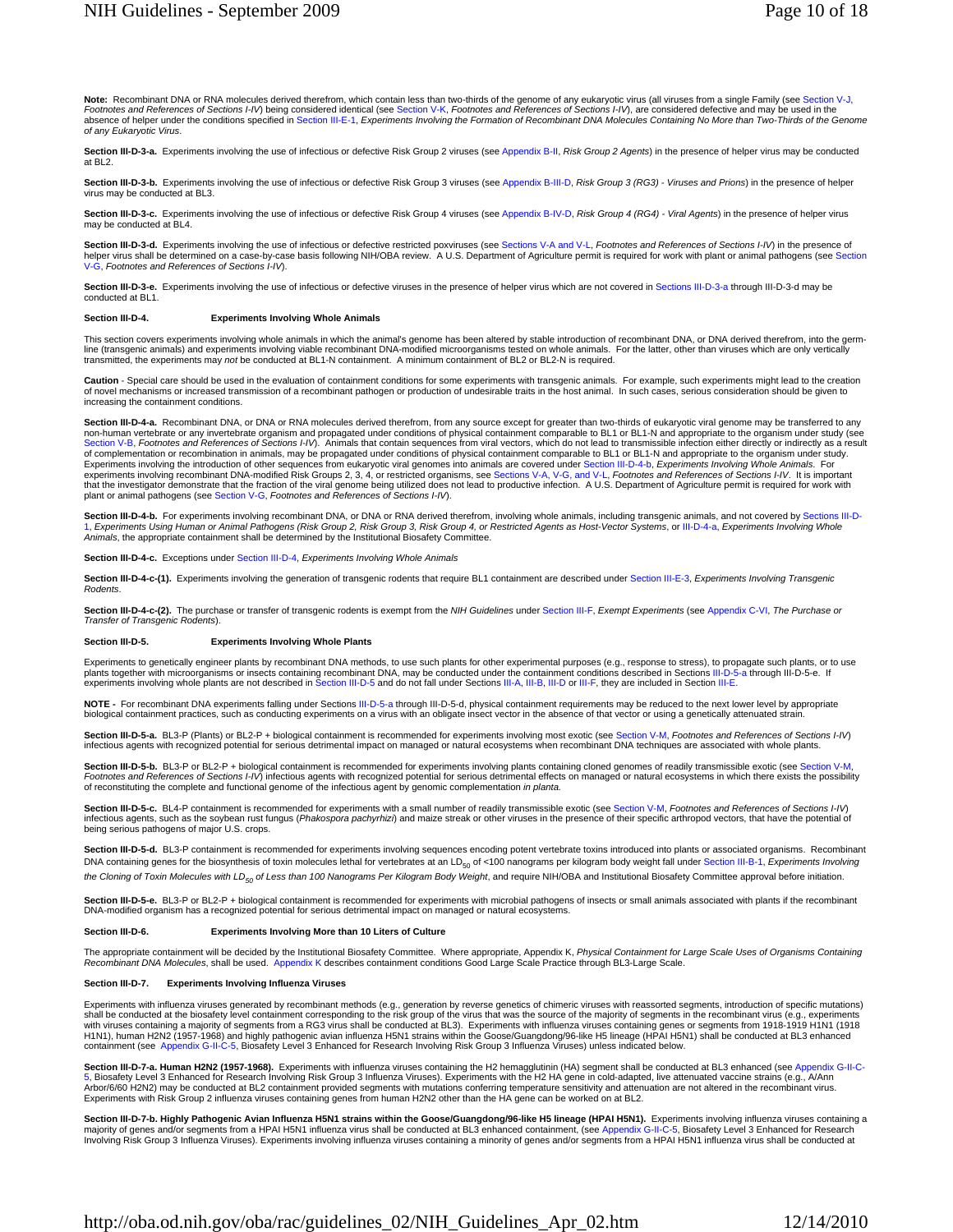BL3 enhanced unless a risk assessment performed by the IBC determines that they can be conducted safely at biosafety level 2 and after they have been excluded pursuant to 9 CFR 121.3<br>(e). OBA is available to IBCs to provid experiments with influenza viruses containing a minority of gene/segments from HPAI H5N1. Such experiments may be performed at BL3 enhanced containment or containment may be<br>lowered to biosafety level 2, the level of conta to lower containment, the IBC should consider whether, in at least two animal models (e.g., ferret, mouse, Syrian golden hamster, cotton rat, non-human primates), there is evidence that the resulting influenza virus shows reduced replication and virulence compared to the parental RG3 virus at relevant doses. This should be determined by measuring biological indices appropriate for the specific animal model (e.g., severe weight loss, elevated temperature, mortality or neurological symptoms).

 **Section III-D-7-c. 1918 H1N1.** Experiments involving influenza viruses containing any gene or segment from 1918 H1N1 shall be conducted at BL3 enhanced containment (see Appendix G-II-C-5, Biosafety Level 3 Enhanced for Research Involving Risk Group 3 Influenza Viruses).

**Section III-D-7-d. Antiviral Susceptibility and Containment.** The availability of antiviral drugs as preventive and therapeutic measures is an important safeguard for experiments with 1918<br>H1N1, HPAI H5N1, and human H2N2 neuraminidase inhibitors, higher containment may be required based on the risk assessment considering transmissibility to humans, virulence, pandemic potential, alternative antiviral agents if available, etc.

Experiments with 1918 H1N1, human H2N2 (1957-1968) or HPAI H5N1 that are designed to create resistance to neuraminidase inhibitors or other effective antiviral agents (including<br>investigational antiviral agents being devel the NIH Guidelines, if the agent is a Select Agent, the NIH will defer to the appropriate Federal agency (HHS or USDA Select Agent Divisions) on such experiments.

### **Experiments that Require Institutional Biosafety Committee Notice Simultaneous with Initiation**

 Experiments not included in Sections III-A, III-B, III-C, III-D, III-F, and their subsections are considered in Section III-E. All such experiments may be conducted at BL1 containment. For experiments in this category, a registration document (see Section III-D, *Experiments that Require Institutional Biosafety Committee Approval Before Initiation*) shall be dated and signed by<br>the investigator and filed wit proposals, but Institutional Biosafety Committee review and approval prior to initiation of the experiment is not required (see Section IV-A, *Policy*). For example, experiments in which all<br>components derived from non-pat

#### Section III-E-1. Experiments Involving the Formation of Recombinant DNA Molecules Containing No More than Two-Thirds of the Genome of any Eukaryotic Virus

Recombinant DNA molecules containing no more than two-thirds of the genome of any eukaryotic virus (all viruses from a single Family being considered identical [see Section V-J, *Footnotes and References of Sections I-IV]*) may be propagated and maintained in cells in tissue culture using BL1 containment. For such experiments, it must be demonstrated that the<br>cells lack helper virus for the specif contain fragments of the genome of viruses from more than one Family but each fragment shall be less than two-thirds of a genome.

## **Section III-E-2. Experiments Involving Whole Plants**

This section covers experiments involving recombinant DNA-modified whole plants, and/or experiments involving recombinant DNA-modified organisms associated with whole plants, except<br>those that fall under Section III-A, III pathogen, then a higher level of containment may be appropriate depending on the organism, its mode of dissemination, and its target organisms. By contrast, a lower level of containment may be appropriate for small animals associated with many types of recombinant DNA-modified plants.

 **Section III-E-2-a.** BL1-P is recommended for all experiments with recombinant DNA-containing plants and plant-associated microorganisms not covered in Section III-E-2-b or other sections of the *NIH Guidelines*. Examples of such experiments are those involving recombinant DNA-modified plants that are not noxious weeds or that cannot interbreed with noxious weeds in the immediate geographic area, and experiments involving whole plants and recombinant DNA-modified non-exotic (see Section V-M, *Footnotes and References of Sections I-IV*) microorganisms that have no recognized potential for rapid and widespread dissemination or for serious detrimental impact on managed or natural ecosystems (e.g., *Rhizobium* spp. and *Agrobacterium* spp.).

**Section III-E-2-b.** BL2-P or BL1-P + biological containment is recommended for the following experiments:

**Section III-E-2-b-(1).** Plants modified by recombinant DNA that are noxious weeds or can interbreed with noxious weeds in the immediate geographic area.

Section III-E-2-b-(2). Plants in which the introduced DNA represents the complete genome of a non-exotic infectious agent (see Section V-M, *Footnotes and References of Sections I-IV*).

Section III-E-2-b-(3). Plants associated with recombinant DNA-modified non-exotic microorganisms that have a recognized potential for serious detrimental impact on managed or natural ecosystems (see Section V-M, *Footnotes and References of Sections I-IV*).

 **Section III-E-2-b-(4).** Plants associated with recombinant DNA-modified exotic microorganisms that have no recognized potential for serious detrimental impact on managed or natural ecosystems (see Section V-M, *Footnotes and References of Sections I-IV*).

 **Section III-E-2-b-(5)**. Experiments with recombinant DNA-modified arthropods or small animals associated with plants, or with arthropods or small animals with recombinant DNA-modified microorganisms associated with them if the recombinant DNA-modified microorganisms have no recognized potential for serious detrimental impact on managed or natural ecosystems (see Section V-M, *Footnotes and References of Sections I-IV*).

#### Section III-E-3. **Experiments Involving Transgenic Rodents**

 This section covers experiments involving the generation of rodents in which the animal's genome has been altered by stable introduction of recombinant DNA, or DNA derived therefrom, into the germ-line (transgenic rodents). Only experiments that require BL1 containment are covered under this section; experiments that require BL2, BL3, or BL4 containment are covered<br>under Section III-D-4, *Experiments I* 

#### Section III-F. **Exempt Experiments**

The following recombinant DNA molecules are exempt from the *NIH Guidelines* and registration with the Institutional Biosafety Committee is not required:

**Section III-F-1.** Those that are not in organisms or viruses.

**Section III-F-2.** Those that consist entirely of DNA segments from a single nonchromosomal or viral DNA source, though one or more of the segments may be a synthetic equivalent.

**Section III-F-3.** Those that consist entirely of DNA from a prokaryotic host including its indigenous plasmids or viruses when propagated only in that host (or a closely related strain of the same species), or when transferred to another host by well established physiological means.

Section III-F-4. Those that consist entirely of DNA from an eukaryotic host including its chloroplasts, mitochondria, or plasmids (but excluding viruses) when propagated only in that host (or a closely related strain of the same species).

Section III-F-5. Those that consist entirely of DNA segments from different species that exchange DNA by known physiological processes, though one or more of the segments may be a<br>synthetic equivalent. A list of such excha that are exempt from the *NIH Guidelines*.

 **Section III-F-6.** Those that do not present a significant risk to health or the environment (see Section IV-C-1-b-(1)-(c), *Major Actions*), as determined by the NIH Director, with the advice of the RAC, and following appropriate notice and opportunity for public comment. See Appendix C, *Exemptions under Section III-F-6* for other classes of experiments which are exempt from the *NIH Guidelines*.

**SECTION IV. ROLES AND RESPONSIBILITIES** 

**Section IV-A. Policy**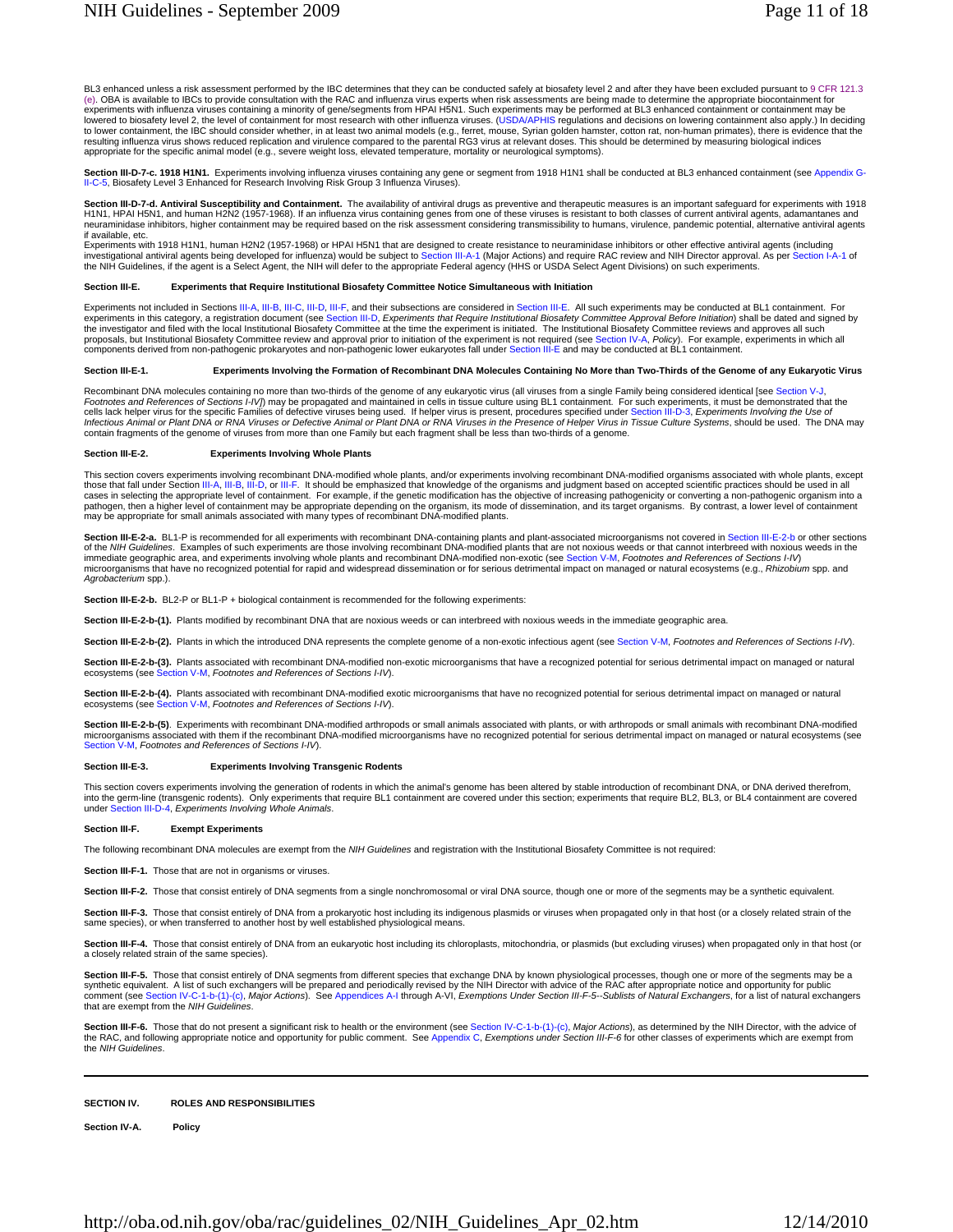The safe conduct of experiments involving recombinant DNA depends on the individual conducting such activities. The *NIH Guidelines* cannot anticipate every possible situation. Motivation<br>and good judgment are the key esse Safety Officer, and the Principal Investigator in determining safeguards that should be implemented. The *NIH Guidelines* will never be complete or final since all conceivable experiments<br>involving recombinant DNA cannot b specifics. Each institution (and the Institutional Biosafety Committee acting on its behalf) is responsible for ensuring that all recombinant DNA research conducted at or sponsored by that institution is conducted in compliance with the *NIH Guidelines*. General recognition of institutional authority and responsibility properly establishes accountability for safe conduct of the<br>research at the local level. T DNA molecules. Further clarifications and interpretations of roles and responsibilities will be issued by NIH as necessary.

# **Section IV-B. Responsibilities of the Institution**

### Section IV-B-1. **General Information**

Each institution conducting or sponsoring recombinant DNA research which is covered by the *NIH Guidelines* is responsible for ensuring that the research is conducted in full conformity with<br>the provisions of the *NIH Guid* 

 **Section IV-B-1-a.** Establish and implement policies that provide for the safe conduct of recombinant DNA research and that ensure compliance with the *NIH Guidelines*. As part of its general responsibilities for implementing the *NIH Guideline*s, the institution may establish additional procedures, as deemed necessary, to govern the institution and its components in the<br>discharge of its responsibilitie and (ii) any additional precautionary steps the institution deems appropriate.

**Section IV-B-1-b.** Establish an Institutional Biosafety Committee that meets the requirements set forth in Section IV-B-2-a and carries out the functions detailed in Section IV-B-2-b.

 **Section IV-B-1-c.** Appoint a Biological Safety Officer (who is also a member of the Institutional Biosafety Committee) if the institution: (i) conducts recombinant DNA research at Biosafety Level (BL) 3 or BL4, or (ii) engages in large-scale (greater than 10 liters) research. The Biological Safety Officer carries out the duties specified in Section IV-B-3.

Section IV-B-1-d. Appoint at least one individual with expertise in plant, plant pathogen, or plant pest containment principles (who is a member of the Institutional Biosafety Committee) if the<br>institution conducts recombi *DNA Research Involving Plants*.

 **Section IV-B-1-e.** Appoint at least one individual with expertise in animal containment principles (who is a member of the Institutional Biosafety Committee) if the institution conducts recombinant DNA research that requires Institutional Biosafety Committee approval in accordance with Appendix Q, *Physical and Biological Containment for Recombinant DNA Research Involving Animals*.

 **Section IV-B-1-f.** Ensure that when the institution participates in or sponsors recombinant DNA research involving human subjects: (i) the Institutional Biosafety Committee has adequate expertise and training (using *ad hoc* consultants as deemed necessary), (ii) all aspects of Appendix M have been appropriately addressed by the Principal Investigator; and (iii) no research<br>participant shall be enrolled ( *Review Requirements*), Institutional Biosafety Committee approval has been obtained,

Institutional Review Board approval has been obtained, and all applicable regulatory authorizations have been obtained. Institutional Biosafety Committee approval must be obtained from<br>each institution at which recombinant

**Section IV-B-1-g.** Assist and ensure compliance with the *NIH Guidelines* by Principal Investigators conducting research at the institution as specified in Section IV-B-7.

 **Section IV-B-1-h.** Ensure appropriate training for the Institutional Biosafety Committee Chair and members, Biological Safety Officer and other containment experts (when applicable), Principal Investigators, and laboratory staff regarding laboratory safety and implementation of the *NIH Guidelines*. The Institutional Biosafety Committee Chair is responsible for ensuring that<br>Institutional Biosafety Com responsible for ensuring that the Principal Investigator has sufficient training; however, this responsibility may be delegated to the Institutional Biosafety Committee.

Section IV-B-1-i. Determine the necessity for health surveillance of personnel involved in connection with individual recombinant DNA projects; and if appropriate, conduct a health<br>surveillance program for such projects. T involving viable organisms containing recombinant DNA molecules which require BL3 containment at the laboratory scale. The institution shall establish and maintain a health surveillance<br>program for personnel engaged in ani *Safety Monograph* discusses various components of such a program (e.g., records of agents handled, active investigation of relevant illnesses, and the maintenance of serial serum samples for monitoring serologic changes that may result from the employees' work experience). Certain medical conditions may place a laboratory worker at increased risk in any endeavor where infectious agents are handled. Example

Section IV-B-1-j. Report any significant problems, violations of the *NIH Guidelines*, or any significant research-related accidents and illnesses to NIH/OBA within thirty days, unless the<br>institution determines that a rep

# **Section IV-B-2. Institutional Biosafety Committee (IBC)**

 The institution shall establish an Institutional Biosafety Committee whose responsibilities need not be restricted to recombinant DNA. The Institutional Biosafety Committee shall meet the following requirements:

#### Section IV-B-2-a. **Membership and Procedures**

 **Section IV-B-2-a-(1).** The Institutional Biosafety Committee must be comprised of no fewer than five members so selected that they collectively have experience and expertise in recombinant DNA technology and the capability to assess the safety of recombinant DNA research and to identify any potential risk to public health or the environment. At least two members<br>shall not be affiliated with the i medical, occupational health, or environmental concerns in the community). The Institutional Biosafety Committee shall include at least one individual with expertise in plant, plant pathogen,<br>or plant pest containment prin the Institutional Biosafety Committee. The Institutional Biosafety Committee shall include at least one scientist with expertise in animal containment principles when experiments utilizing<br>Appendix Q, Physical and Biologic recombinant DNA research at BL3, BL4, or Large Scale (greater than 10 liters), a Biological Safety Officer is mandatory and shall be a member of the Institutional Biosafety Committee (see<br>Section IV-B-3, *Biological Safety* M-I-B, *RAC Review Requirements*). Institutional Biosafety Committee approval must be obtained from the institution at which recombinant DNA material will be administered to human<br>research participants (rather than the sit

 **Note:** Individuals, corporations, and institutions not otherwise covered by the *NIH Guidelines*, are encouraged to adhere to the standards and procedures set forth in Sections I through IV (see Section IV-D, *Voluntary Compliance*. The policy and procedures for establishing an Institutional Biosafety Committee under *Voluntary Compliance*, are specified in Section IV-D-2, *Institutional Biosafety Committee Approval*).

 **Section IV-B-2-a-(2).** In order to ensure the competence necessary to review and approve recombinant DNA activities, it is recommended that the Institutional Biosafety Committee: (i) include persons with expertise in recombinant DNA technology, biological safety, and physical containment; (ii) include or have available as consultants persons knowledgeable in institutional<br>commitments and policies, appl laboratory technical staff.

 **Section IV-B-2-a-(3).** The institution shall file an annual report with NIH/OBA which includes: (i) a roster of all Institutional Biosafety Committee members clearly indicating the Chair, contact person, Biological Safety Officer (if applicable), plant expert (if applicable), animal expert (if applicable), human gene therapy expertise or *ad hoc* consultant(if applicable); and (ii) biographical<br>sketches of all Inst

**Section IV-B-2-a-(4).** No member of an Institutional Biosafety Committee may be involved (except to provide information requested by the Institutional Biosafety Committee) in the review or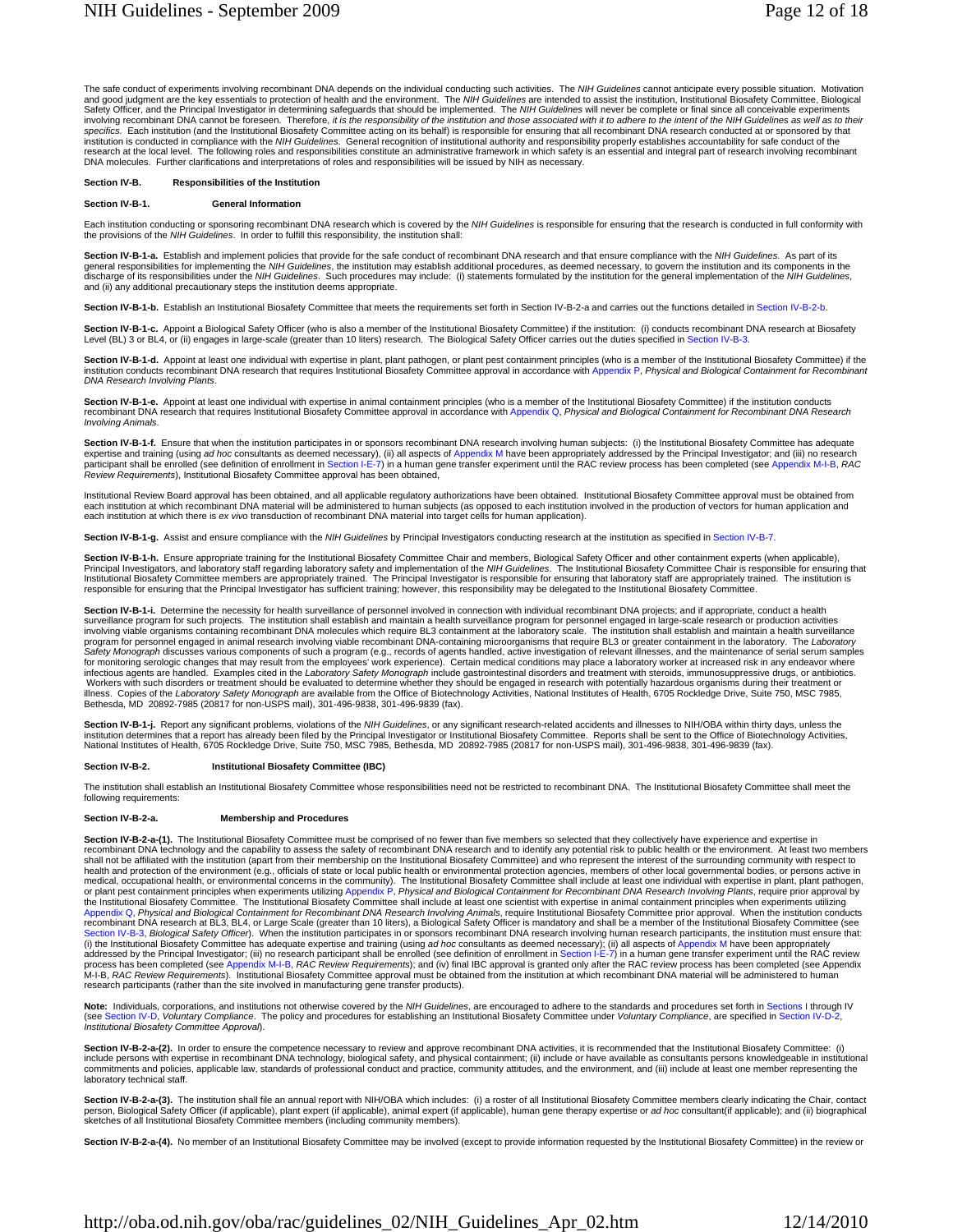approval of a project in which he/she has been or expects to be engaged or has a direct financial interest.

 **Section IV-B-2-a-(5).** The institution, that is ultimately responsible for the effectiveness of the Institutional Biosafety Committee, may establish procedures that the Institutional Biosafety Committee shall follow in its initial and continuing review and approval of applications, proposals, and activities.

 **Section IV-B-2-a-(6).** When possible and consistent with protection of privacy and proprietary interests, the institution is encouraged to open its Institutional Biosafety Committee meetings to the public.

 **Section IV-B-2-a-(7).** Upon request, the institution shall make available to the public all Institutional Biosafety Committee meeting minutes and any documents submitted to or received from funding agencies which the latter are required to make available to the public. If public comments are made on Institutional Biosafety Committee actions, the institution shall forward both the<br>public comments and the Insti Bethesda, MD 20892-7985 (20817 for non-USPS mail), 301-496-9838, 301-496-9839 (fax).

# **Section IV-B-2-b. Functions**

On behalf of the institution, the Institutional Biosafety Committee is responsible for:

Section IV-B-2-b-(1). Reviewing recombinant DNA research conducted at or sponsored by the institution for compliance with the *NIH Guidelines* as specified in Section III, Experiments<br>Covered by the NIH Guidelines, and app recombinant DNA research; (iii) ensuring that all aspects of Appendix M have been appropriately addressed by the Principal Investigator; (iv) ensuring that no research participant is enrolled<br>(see definition of enrollment Institutional Biosafety Committee approval (from the clinical trial site) has been obtained, Institutional Review Board approval has been obtained, and all applicable regulatory authorizations<br>have been obtained; (v) for h review and consideration of the Principal Investigator's response to the RAC recommendations; (vi) ensuring that final IBC approval is granted only after the RAC review process has been completed (see Appendix M-I-B, *RAC Review Requirements*); and (vii) ensuring compliance with all surveillance, data reporting, and adverse event reporting requirements set forth in the *NIH Guidelines*.

**Section IV-B-2-b-(2).** Notifying the Principal Investigator of the results of the Institutional Biosafety Committee's review and approval.

 **Section IV-B-2-b-(3).** Lowering containment levels for certain experiments as specified in Section III-D-2-a, *Experiments in which DNA from Risk Group 2, Risk Group 3, Risk Group 4, or Restricted Agents is Cloned into Nonpathogenic Prokaryotic or Lower Eukaryotic Host-Vector Systems*.

**Section IV-B-2-b-(4).** Setting containment levels as specified in Sections III-D-4-b, *Experiments Involving Whole Animals*, and III-D-5, *Experiments Involving Whole Plants*.

**Section IV-B-2-b-(5).** Periodically reviewing recombinant DNA research conducted at the institution to ensure compliance with the *NIH Guidelines*.

Section IV-B-2-b-(6). Adopting emergency plans covering accidental spills and personnel contamination resulting from recombinant DNA research.

Note: The Laboratory Safety Monograph describes basic elements for developing specific procedures dealing with major spills of potentially hazardous materials in the laboratory, including<br>information and references about d

Section IV-B-2-b-(7). Reporting any significant problems with or violations of the *NIH Guidelines* and any significant research-related accidents or illnesses to the appropriate institutional<br>official and NIH/OBA within 3 9838, 301-496-9839 (fax).

 **Section IV-B-2-b-(8).** The Institutional Biosafety Committee may not authorize initiation of experiments which are not explicitly covered by the *NIH Guidelines* until NIH (with the advice of the RAC when required) establishes the containment requirement.

**Section IV-B-2-b-(9).** Performing such other functions as may be delegated to the Institutional Biosafety Committee under Section IV-B-2, *Institutional Biosafety Committee*.

# **Section IV-B-3. Biological Safety Officer (BSO)**

 **Section IV-B-3-a.** The institution shall appoint a Biological Safety Officer if it engages in large-scale research or production activities involving viable organisms containing recombinant DNA molecules.

 **Section IV-B-3-b.** The institution shall appoint a Biological Safety Officer if it engages in recombinant DNA research at BL3 or BL4. The Biological Safety Officer shall be a member of the Institutional Biosafety Committee.

**Section IV-B-3-c.** The Biological Safety Officer's duties include, but are not be limited to:

Section IV-B-3-c-(1). Periodic inspections to ensure that laboratory standards are rigorously followed;

 **Section IV-B-3-c-(2).** Reporting to the Institutional Biosafety Committee and the institution any significant problems, violations of the *NIH Guidelines*, and any significant research-related accidents or illnesses of which the Biological Safety Officer becomes aware unless the Biological Safety Officer determines that a report has already been filed by the Principal Investigator;

Section IV-B-3-c-(3). Developing emergency plans for handling accidental spills and personnel contamination and investigating laboratory accidents involving recombinant DNA research;

**Section IV-B-3-c-(4).** Providing advice on laboratory security;

**Section IV-B-3-c-(5).** Providing technical advice to Principal Investigators and the Institutional Biosafety Committee on research safety procedures.

**Note:** See the *Laboratory Safety Monograph* for additional information on the duties of the Biological Safety Officer.

Section IV-B-4. **Plant, Plant Pathogen, or Plant Pest Containment Expert** 

 When the institution conducts recombinant DNA research that requires Institutional Biosafety Committee approval in accordance with Appendix P, *Physical and Biological Containment for Recombinant DNA Research Involving Plants*, the institution shall appoint at least one individual with expertise in plant, plant pathogen, or plant pest containment principles (who is a member of the Institutional Biosafety Committee).

# **Section IV-B-5. Animal Containment Expert**

When the institution conducts recombinant DNA research that requires Institutional Biosafety Committee approval in accordance with Appendix Q, *Physical and Biological Containment for Recombinant DNA Research Involving Animals*, the institution shall appoint at least one individual with expertise in animal containment principles (who is a member of the Institutional Biosafety Committee).

#### Section IV-R-6 **Human Gene Therapy Expertise**

.<br>When the institution participates in or sponsors recombinant DNA research involving human subjects, the institution must ensure that: (i) the Institutional Biosafety Committee has adequate<br>expertise and training (using Recombinant DNA Molecules into One or More Human Subjects (Points to Consider), have been appropriately addressed by the Principal Investigator prior to submission to NIH/OBA.

# Section IV-B-7. **Principal Investigator (PI)**

 On behalf of the institution, the Principal Investigator is responsible for full compliance with the *NIH Guidelines* in the conduct of recombinant DNA research. A Principal Investigator engaged in human gene transfer research may delegate to another party, such as a corporate sponsor, the reporting functions set forth in Appendix M, with written notification to the NIH OBA of the<br>delegation and of the name(s), ad be held accountable for any reporting lapses.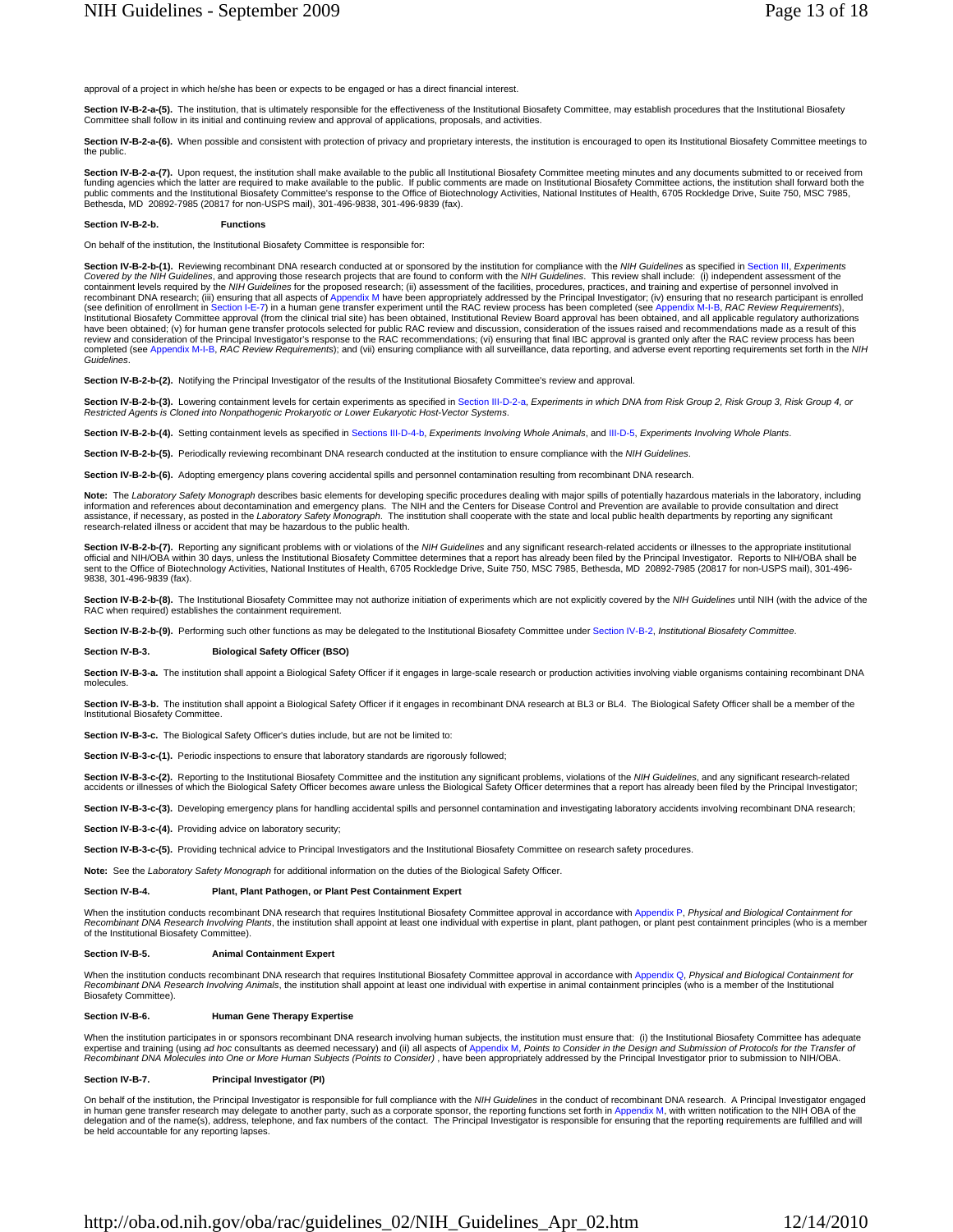# **Section IV-B-7-a. General Responsibilities**

As part of this general responsibility, the Principal Investigator shall:

 **Section IV-B-7-a-(1).** Initiate or modify no recombinant DNA research which requires Institutional Biosafety Committee approval prior to initiation (see Sections III-A, III-B, III-C, III-D, and III-E, *Experiments Covered by the NIH Guidelines*) until that research or the proposed modification thereof has been approved by the Institutional Biosafety Committee and has met all other requirements of the *NIH Guidelines*;

 **Section IV-B-7-a-(2).** Determine whether experiments are covered by Section III-E, *Experiments that Require Institutional Biosafety Committee Notice Simultaneous with Initiation*, and ensure that the appropriate procedures are followed;

Section IV-B-7-a-(3). Report any significant problems, violations of the *NIH Guidelines*, or any significant research-related accidents and illnesses to the Biological Safety Officer (where<br>applicable), Greenhouse/Animal NIH/OBA shall be sent to the Office of Biotechnology Activities, National Institutes of Health, 6705 Rockledge Drive, Suite 750, MSC 7985, Bethesda, MD 20892-7985 (20817 for non-USPS mail), 301-496-9838, 301-496-9839 (fax);

 **Section IV-B-7-a-(4).** Report any new information bearing on the *NIH Guidelines* to the Institutional Biosafety Committee and to NIH/OBA (reports to NIH/OBA shall be sent to the Office of Biotechnology Activities, National Institutes of Health, 6705 Rockledge Drive, Suite 750, MSC 7985, Bethesda, MD 20892-7985 (20817 for non-USPS mail), 301-496-9838, 301-496-9839 (fax);

**Section IV-B-7-a-(5).** Be adequately trained in good microbiological techniques;

Section IV-B-7-a-(6). Adhere to Institutional Biosafety Committee approved emergency plans for handling accidental spills and personnel contamination; and

 **Section IV-B-7-a-(7).** Comply with shipping requirements for recombinant DNA molecules (see Appendix H, *Shipment*, for shipping requirements and the *Laboratory Safety Monograph* for technical recommendations).

#### Section IV-B-7-b. **Information to Be Submitted by the Principal Investigator to NIH OBA**

The Principal Investigator shall:

**Section IV-B-7-b-(1).** Submit information to NIH/OBA for certification of new host-vector systems:

**Section IV-B-7-b-(2).** Petition NIH/OBA, with notice to the Institutional Biosafety Committee, for proposed exemptions to the *NIH Guidelines*;

Section IV-B-7-b-(3). Petition NIH/OBA, with concurrence of the Institutional Biosafety Committee, for approval to conduct experiments specified in Sections III-A-1, Major Actions Under the<br>NIH Guidelines, and III-B, Exper

**Section IV-B-7-b-(4).** Petition NIH/OBA for determination of containment for experiments requiring case-by-case review; and

**Section IV-B-7-b-(5).** Petition NIH/OBA for determination of containment for experiments not covered by the *NIH Guidelines*.

 **Section IV-B-7-b-(6).** Ensure that all aspects of Appendix M have been appropriately addressed prior to submission of a human gene transfer experiment to NIH OBA, and provide a letter signed by the Principal Investigator(s) on institutional letterhead acknowledging that the documentation being submitted to NIH OBA complies with the requirements set forth in Appendix M.<br>No research participant shall be e M-I-B, *RAC Review Requirements*); IBC approval (from the clinical trial site) has been obtained; Institutional Review Board (IRB) approval has been obtained; and all applicable regulatory authorization(s) have been obtained.

.<br>For a clinical trial site that is added after the RAC review process, no research participant shall be enrolled (see definition of enrollment in Section I-E-7) at the clinical trial site until the<br>following documentatio the principal investigator(s) (no more than two pages in biographical sketch format); and (5) NIH grant number(s) if applicable.

#### Section IV-R-7-c Submissions by the Principal Investigator to the Institutional Biosafety Committee

The Principal Investigator shall:

**Section IV-B-7-c-(1).** Make an initial determination of the required levels of physical and biological containment in accordance with the *NIH Guidelines*;

**Section IV-B-7-c-(2).** Select appropriate microbiological practices and laboratory techniques to be used for the research;

Section IV-B-7-c-(3). Submit the initial research protocol and any subsequent changes (e.g., changes in the source of DNA or host-vector system), if covered under Sections III-A, III-B, III-<br>C, III-D, or III-E (*Experiment* 

**Section IV-B-7-c-(4).** Remain in communication with the Institutional Biosafety Committee throughout the conduct of the project.

#### Section IV-B-7-d. Responsibilities of the Principal Investigator Prior to Initiating Research

The Principal Investigator shall:

**Section IV-B-7-d-(1).** Make available to all laboratory staff the protocols that describe the potential biohazards and the precautions to be taken;

**Section IV-B-7-d-(2).** Instruct and train laboratory staff in: (i) the practices and techniques required to ensure safety, and (ii) the procedures for dealing with accidents; and

**Section IV-B-7-d-(3).** Inform the laboratory staff of the reasons and provisions for any precautionary medical practices advised or requested (e.g., vaccinations or serum collection).

Section IV-B-7-e. Responsibilities of the Principal Investigator During the Conduct of the Research

The Principal Investigator shall:

**Section IV-B-7-e-(1).** Supervise the safety performance of the laboratory staff to ensure that the required safety practices and techniques are employed;

Section IV-B-7-e-(2). Investigate and report any significant problems pertaining to the operation and implementation of containment practices and procedures in writing to the Biological<br>Safety Officer (where applicable), G non-USPS mail), 301-496-9838, 301-496-9839 (fax);

 **Section IV-B-7-e-(3).** Correct work errors and conditions that may result in the release of recombinant DNA materials; and

 **Section IV-B-7-e-(4).** Ensure the integrity of the physical containment (e.g., biological safety cabinets) and the biological containment (e.g., purity and genotypic and phenotypic characteristics).

**Section IV-B-7-e-(5).** Comply with reporting requirements for human gene transfer experiments conducted in compliance with the *NIH Guidelines* (see Appendix M-I-C, *Reporting Requirements*).

#### Section IV-C. **Responsibilities of the National Institutes of Health (NIH)**

**Section IV-C-1. NIH Director** 

The NIH Director is responsible for: (i) establishing the *NIH Guidelines*, (ii) overseeing their implementation, and (iii) their final interpretation. The NIH Director has responsibilities under the<br>*NIH Guidelines* that circumstances, there is specific opportunity for public comment with published response prior to final action.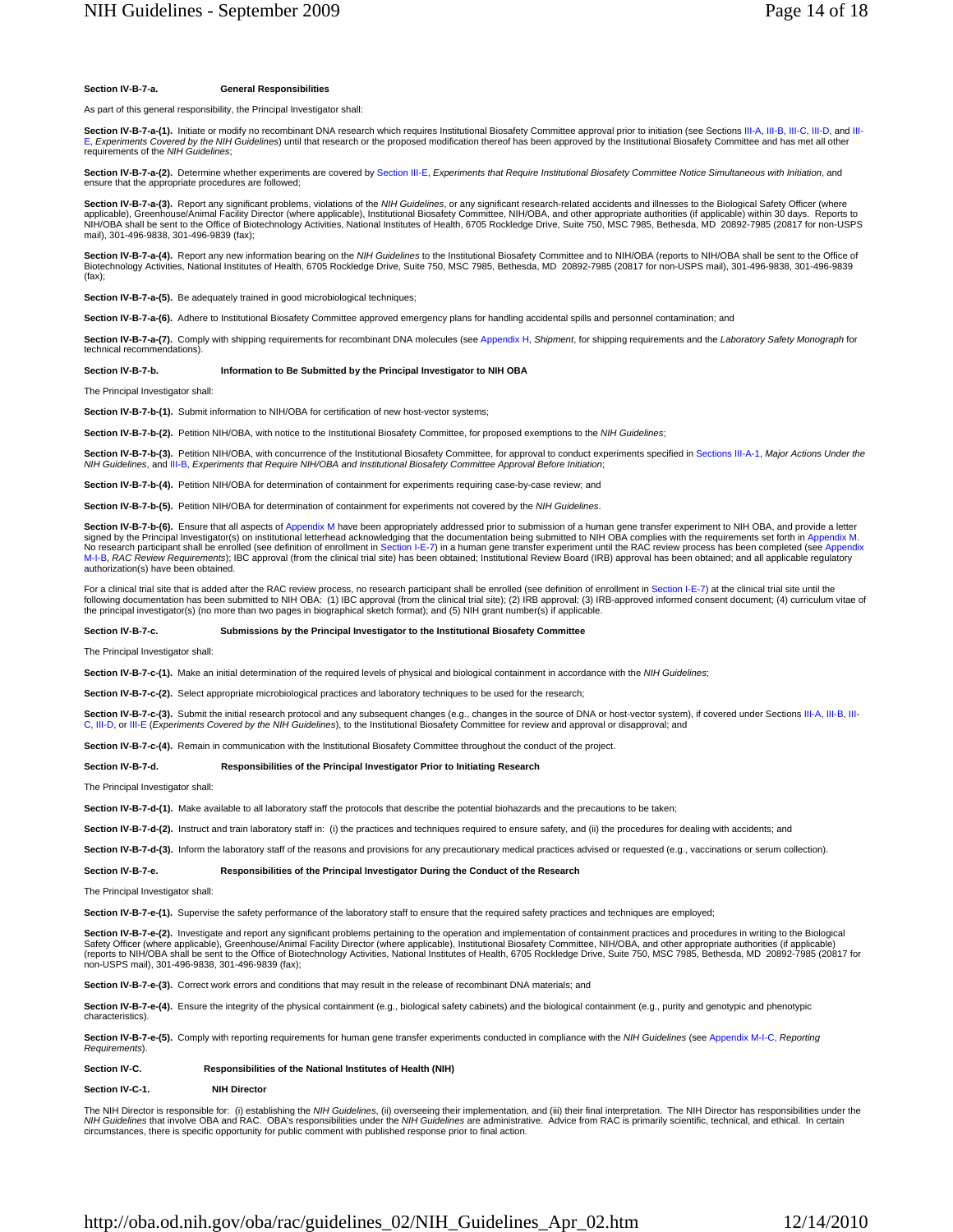## **Section IV-C-1-a. General Responsibilities**

The NIH Director is responsible for:

**Section IV-C-1-a-(1).** Promulgating requirements as necessary to implement the *NIH Guidelines*;

 **Section IV-C-1-a-(2).** Establishing and maintaining RAC to carry out the responsibilities set forth in Section IV-C-2, *Recombinant DNA Advisory Committee* (RAC membership is specified in its charter and in Section IV-C-2);

**Section IV-C-1-a-(3).** Establishing and maintaining NIH/OBA to carry out the responsibilities defined in Section IV-C-3, *Office of Biotechnology Activities*;

Section IV-C-1-a-(4). Conducting and supporting training programs in laboratory safety for Institutional Biosafety Committee members, Biological Safety Officers and other institutional<br>experts (if applicable), Principal In

**Section IV-C-1-a-(5).** Establishing and convening Gene Therapy Policy Conferences as described in Appendix L, *Gene Therapy Policy Conferences.*

#### Section IV-C-1-b. **Specific Responsibilities**

 In carrying out the responsibilities set forth in this section, the NIH Director, or a designee shall weigh each proposed action through appropriate analysis and consultation to determine whether it complies with the *NIH Guidelines* and presents no significant risk to health or the environment.

# **Section IV-C-1-b-(1). Major Actions**

 To execute *Major Actions*, the NIH Director shall seek the advice of RAC and provide an opportunity for public and Federal agency comment. Specifically, the Notice of Meeting and Proposed Actions shall be published in the *Federal Register* at least 15 days before the RAC meeting. The NIH Director's decision/recommendation (at his/her discretion) may be published<br>in the *Federal Register* for 15 da the *Federal Register*. The RAC and Institutional Biosafety Committee Chairs shall be notified of the following decisions:

**Section IV-C-1-b-(1)-(a).** Changing containment levels for types of experiments that are specified in the *NIH Guidelines* when a *Major Action* is involved;

**Section IV-C-1-b-(1)-(b).** Assigning containment levels for types of experiments that are not explicitly considered in the *NIH Guidelines* when a *Major Action* is involved;

 **Section IV-C-1-b-(1)-(c).** Promulgating and amending a list of classes of recombinant DNA molecules to be exempt from the *NIH Guidelines* because they consist entirely of DNA segments from species that exchange DNA by known physiological processes or otherwise do not present a significant risk to health or the environment;

Section IV-C-1-b-(1)-(d). Permitting experiments specified by Section III-A, Experiments that Require Institutional Biosafety Committee Approval, RAC Review, and NIH Director Approval *Before Initiation*;

 **Section IV-C-1-b-(1)-(e).** Certifying new host-vector systems with the exception of minor modifications of already certified systems (the standards and procedures for certification are described in Appendix I-II, *Certification of Host-Vector Systems*). Minor modifications constitute (e.g., those of minimal or no consequence to the properties relevant to containment); and

**Section IV-C-1-b-(1)-(f).** Adopting other changes in the *NIH Guidelines*.

# **Section IV-C-1-b-(2). Minor Actions**

NIH/OBA shall carry out certain functions as delegated to it by the NIH Director (see Section IV-C-3, O*ffice of Biotechnology Activities*). *Minor Actions* (as determined by NIH/OBA in<br>consultation with the RAC Chair and

**Section IV-C-1-b-(2)-(a).** Changing containment levels for experiments that are specified in Section III, *Experiments Covered by the NIH Guidelines* (except when a *Major Action* is involved);

**Section IV-C-1-b-(2)-(b).** Assigning containment levels for experiments not explicitly considered in the *NIH Guidelines*;

**Section IV-C-1-b-(2)-(c).** Revising the *Classification of Etiologic Agents* for the purpose of these *NIH Guidelines* (see Section V-A, *Footnotes and References of Sections I-IV*).

**Section IV-C-1-b-(2)-(d).** Interpreting the *NIH Guidelines* for experiments to which the *NIH Guidelines* do not specifically assign containment levels;

**Section IV-C-1-b-(2)-(e).** Setting containment under Sections III-D-1-d, *Experiments Using Risk Group 2, Risk Group 3, Risk Group 4, or Restricted Agents as Host-Vector Systems, and III-<br>D-2-b, <i>Experiments in which DNA* 

 **Section IV-C-1-b-(2)-(f).** Approving minor modifications of already certified host-vector systems (the standards and procedures for such modifications are described in Appendix I-II, *Certification of Host-Vector Systems*);

**Section IV-C-1-b-(2)-(g).** Decertifying already certified host-vector systems;

 **Section IV-C-1-b-(2)-(h).** Adding new entries to the list of molecules toxic for vertebrates (see Appendix F, *Containment Conditions for Cloning of Genes Coding for the Biosynthesis of Molecules Toxic for Vertebrates*); and

Section IV-C-1-b-(2)-(i). Determining appropriate containment conditions for experiments according to case precedents developed under Section IV-C-1-b-(2)-(c).

## **Section IV-C-2. Recombinant DNA Advisory Committee (RAC)**

.<br>The RAC is responsible for carrying out the functions specified in the *NIH Guidelines*, as well as others specified in its charter or assigned by the Secretary of Health and Human Services or<br>the NIH Director. The RAC m Services Administration Federal Advisory Committee Management regulations, 41 CFR part 101-6, and is available on the OBA web site, http://www4.od.nih.gov/oba/rac/RACcharter2002.pdf. In the event of a conflict between the *NIH Guidelines* and the charter, the charter shall control.

.<br>The RAC will consist of not less than 15 voting members, including the Chair, appointed under the procedures of the NIH and the Department of Health and Human Services. The maximum<br>number of voting members will be establ genetics, molecular biology, recombinant DNA research, including clinical gene transfer research. At least 4 members of the RAC must be knowledgeable in fields such as public health,<br>laboratory safety, occupational health, in the charter shall serve as non-voting members. Nominations for RAC members may be submitted to the Office of Biotechnology Activities, National Institutes of Health, 6705 Rockledge<br>Drive, Suite 750, MSC 7985, Bethesda,

All meetings of the RAC shall be announced in the *Federal Register*, including tentative agenda items, 15 days before the meeting. Final agendas, if modified, shall be available at least 72<br>hours before the meeting. No it

# RAC shall be responsible for:

Section IV-C-2-a. Advising the NIH Director on the following actions: (1) Adopting changes in the *NIH Guidelines*. (2) Assigning containment levels, changing containment levels, and<br>approving experiments considered as *Ma* recombinant DNA molecules to be exempt from the *NIH Guidelines* because they consist entirely of DNA segments from species that exchange DNA by known physiological processes or<br>otherwise do not present a significant risk

**Section IV-C-2-b.** Identifying novel human gene transfer experiments deserving of public discussion by the full RAC;

Section IV-C-2-c. Transmitting to the NIH Director specific comments/ recommendations about: (i) a specific human gene transfer experiment, or (ii) a category of human gene transfer experiments;

 **Section IV-C-2-d.** Publicly reviewing human gene transfer clinical trial data and relevant information evaluated and summarized by NIH/OBA in accordance with the annual data reporting requirements;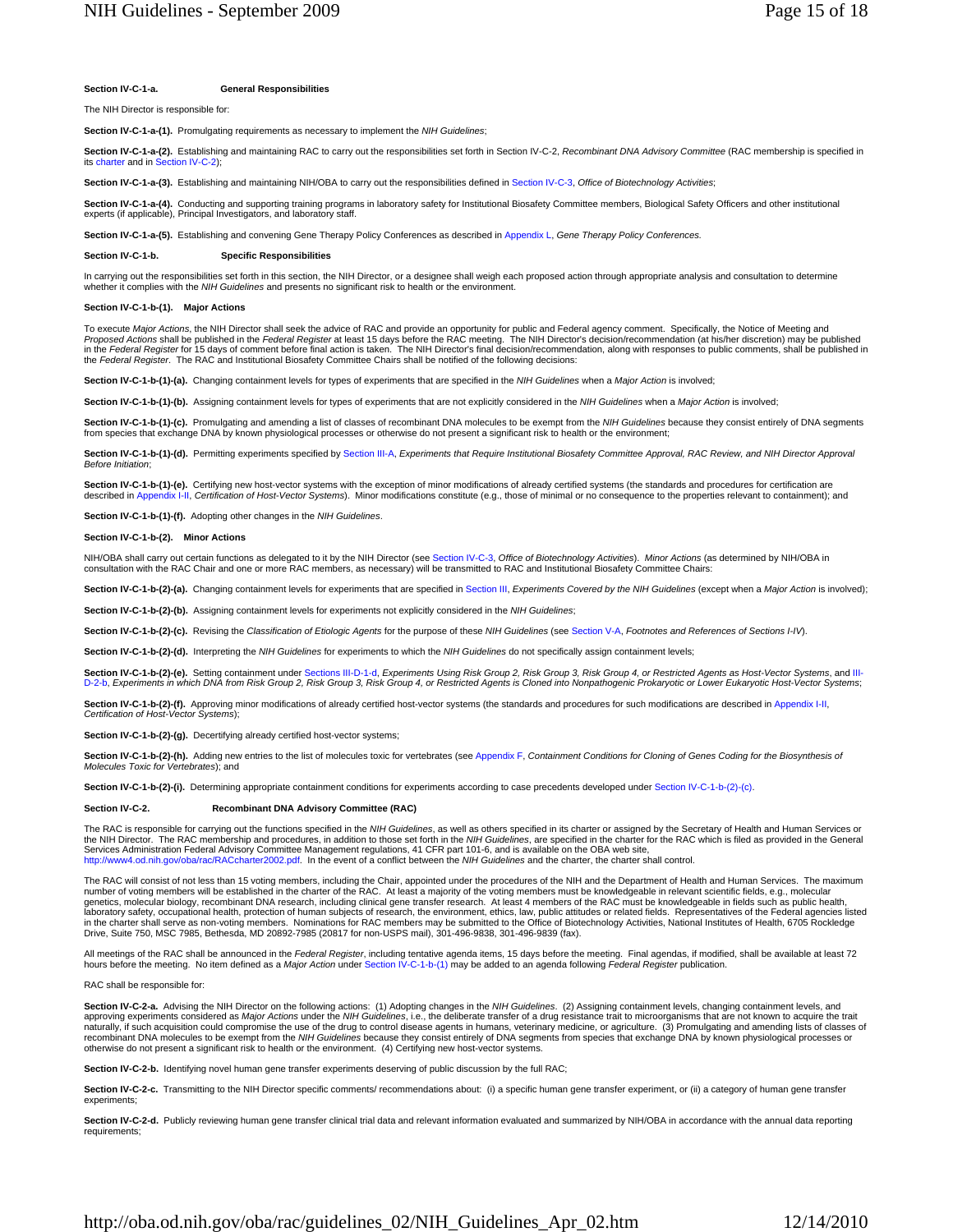Section IV-C-2-e. Identifying broad scientific, safety, social, and ethical issues relevant to gene therapy research as potential Gene Therapy Policy Conference topics;

 **Section IV-C-2-f.** Identifying novel social and ethical issues relevant to specific human applications of gene transfer and recommending appropriate modifications to the *Points to Consider* that will provide guidance in the preparation of relevant Informed Consent documents; and

Section IV-C-2-g. Identifying novel scientific and safety issues relevant to specific human applications of gene transfer and recommending appropriate modifications to the Points to<br>Consider that will provide guidance in t

## **Office of Biotechnology Activities (OBA)**

 OBA shall serve as a focal point for information on recombinant DNA activities and provide advice to all within and outside NIH including institutions, Biological Safety Officers, Principal Investigators, Federal agencies, state and local governments, and institutions in the private sector. OBA shall carry out such other functions as may be delegated to it by the NIH Director.<br>OBA's responsibilities include (

**Section IV-C-3-a.** Serving as the focal point for public access to summary information pertaining to human gene transfer experiments;

**Section IV-C-3-b.** Serving as the focal point for data management of human gene transfer experiments;

**Section IV-C-3-c.** Administering the annual data reporting requirements (and subsequent review) for human gene transfer experiments (see Appendix M-I-C, *Reporting Requirements*);

Section IV-C-3-d. Transmitting comments/recommendations arising from public RAC discussion of a novel human gene transfer experiment to the NIH Director. RAC recommendations<br>shall be forwarded to the Principal Investigator

 **Section IV-C-3-e.** Collaborating with Principal Investigators, Institutional Biosafety Committees, Institutional Review Boards, and other DHHS components (including FDA and the Office for Human Research Protections), to ensure human gene transfer experiment registration compliance in accordance with Appendix M-I, Requirements for Protocol Submission, Review, and<br>Reporting-Human Gene Transfer Experiments of

**Section IV-C-3-f.** Administering Gene Therapy Policy Conferences as deemed appropriate by the NIH Director (see Appendix L, *Gene Therapy Policy Conferences*).

 **Section IV-C-3-g.** Reviewing and approving experiments in conjunction with *ad hoc* experts involving the cloning of genes encoding for toxin molecules that are lethal for vertebrates at an LD<sub>50</sub> of less than or equal to 100 nanograms per kilogram body weight in organisms other than *Escherichia coli* K-12 (see Section III-B-1, *Experiments Involving the Cloning of Toxin* Molecules with LD<sub>50</sub> of Less than 100 Nanograms Per Kilogram Body Weight, Appendix F, Containment Conditions for Cloning of Genes Coding for the Biosynthesis of Molecules Toxic for *Vertebrates*);

**Section IV-C-3-h.** Serving as the executive secretary of RAC;

**Section IV-C-3-i.** Publishing in the *Federal Register*:

 **Section IV-C-3-i-(1).** Announcements of RAC meetings and tentative agendas at least 15 days in advance (Note: If the agenda for a RAC meeting is modified, OBA shall make the revised agenda available to anyone upon request in advance of the meeting);

**Section IV-C-3-i-(2).** Announcements of Gene Therapy Policy Conferences and tentative agendas at least 15 days in advance;

**Section IV-C-3-i-(3).** Proposed *Major Actions* (see Section IV-C-1-b-(1), *Major Actions*) at least 15 days prior to the RAC meeting; and

 **Section IV-C-3-j.** Reviewing and approving the membership of an institution's Institutional Biosafety Committee, and where it finds the Institutional Biosafety Committee meets the requirements set forth in Section IV-B-2, *Institutional Biosafety Committee (IBC)*, giving its approval to the Institutional Biosafety Committee membership.

#### Soction IV-C-4 **Other NIH Components**

 Other NIH components shall be responsible for certifying maximum containment (BL4) facilities, inspecting them periodically, and inspecting other recombinant DNA facilities as deemed necessary.

#### Section IV-D. **Voluntary Compliance**

#### Section IV-D-1. **Basic Policy - Voluntary Compliance**

Individuals, corporations, and institutions not otherwise covered by the *NIH Guidelines* are encouraged to follow the standards and procedures set forth in Sections I through IV. In order to<br>simplify discussion, reference *NIH Guidelines*, an individual intending to carry out research involving recombinant DNA is encouraged to affiliate with an institution that has an Institutional Biosafety Committee approved under the *NIH Guidelines*.

Since commercial organizations have special concerns, such as protection of proprietary data, some modifications and explanations of the procedures are provided in Sections IV-D-2 through IV-D-5-b, *Voluntary Compliance*, in order to address these concerns.

#### Section IV-D-2. **Institutional Biosafety Committee Approval - Voluntary Compliance**

 It should be emphasized that employment of an Institutional Biosafety Committee member solely for purposes of membership on the Institutional Biosafety Committee does not itself make the member an institutionally affiliated member. Except for the unaffiliated members, a member of an Institutional Biosafety Committee for an institution not otherwise covered by the *NIH Guidelines* may participate in the review and approval of a project in which the member has a direct financial interest so long as the member has not been, and does not expect to be, engaged in the project. Section IV-B-2-a-(4), *Institutional Biosafety Committee*, is modified to that extent for purposes of these institutions.

### **Section IV-D-3. Certification of Host-Vector Systems - Voluntary Compliance**

 A host-vector system may be proposed for certification by the NIH Director in accordance with the procedures set forth in Appendix I-II, *Certification of Host-Vector Systems*. In order to ensure protection for proprietary data, any public notice regarding a host-vector system which is designated by the institution as proprietary under Section IV-D, *Voluntary Compliance*, will be<br>issued only after consultat

### **Section IV-D-4. Requests for Exemptions and Approvals - Voluntary Compliance**

 Requests for exemptions or other approvals as required by the *NIH Guidelines* should be submitted based on the procedures set forth in Sections I through IV. In order to ensure protection for proprietary data, any public notice regarding a request for an exemption or other approval which is designated by the institution as proprietary under Section IV-D-5-a, *Voluntary Compliance*, will be issued only after consultation with the institution as to the content of the notice.

#### Section IV-D-5. **Protection of Proprietary Data - Voluntary Compliance**

# **Section IV-D-5-a. General**

In general, the Freedom of Information Act requires Federal agencies to make their records available to the public upon request. However, this requirement does not apply to, among other<br>things, "trade secrets and commercia him in the course of his employment or official duties or by reason of any examination or investigation made by, or return, report or record made to or filed with, such department or agency or<br>officer or employee thereof,

In submitting to NIH for purposes of voluntary compliance with the *NIH Guidelines*, an institution may designate those items of information which the institution believes constitute trade<br>secrets, privileged, confidential Information request or otherwise, the institution will be advised and the actual release will be delayed in accordance with 45 Code of Federal Regulations, Section 5.65(d) and (e).

**Section IV-D-5-b. Pre-submission Review**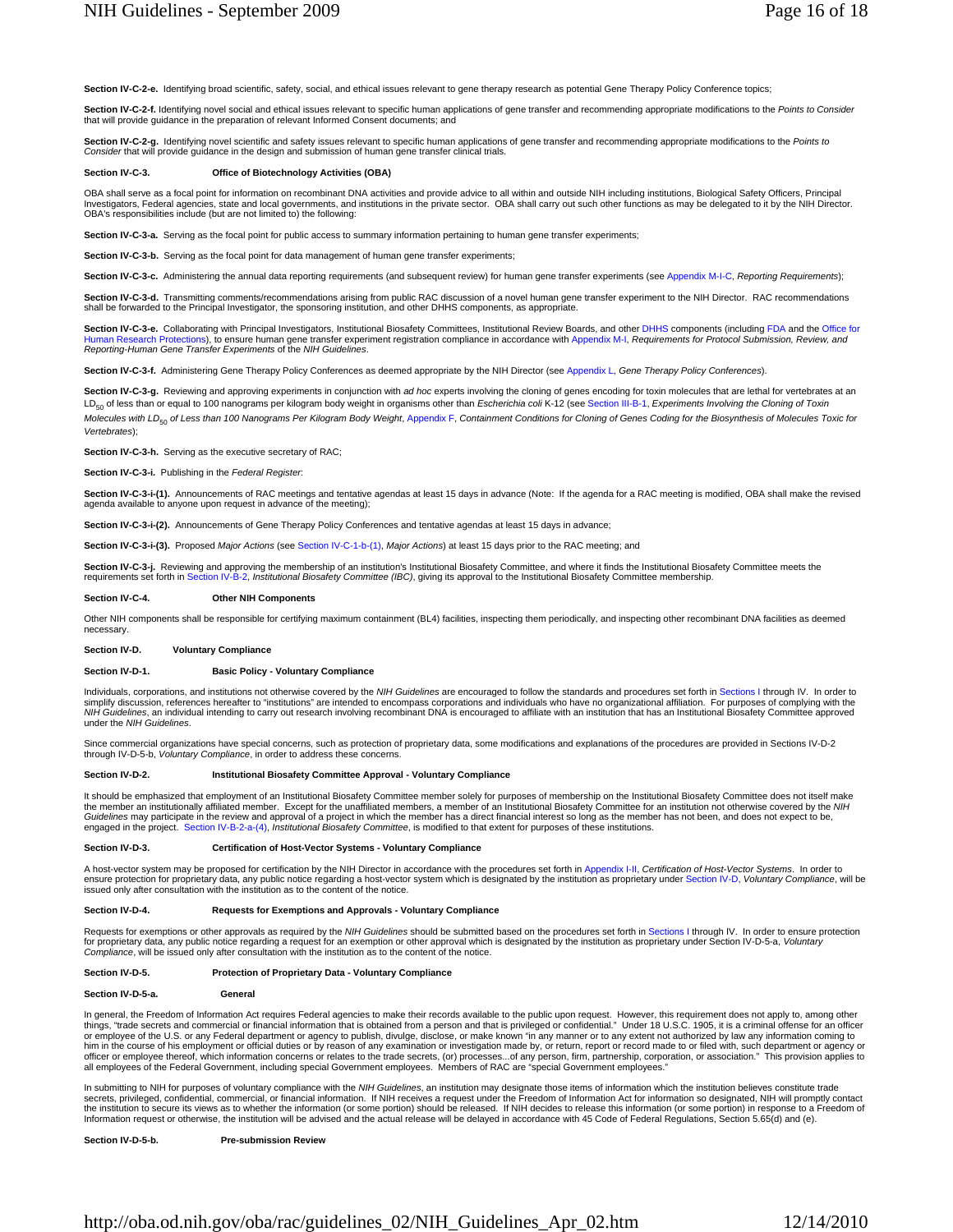Any institution not otherwise covered by the *NIH Guidelines*, which is considering submission of data or information voluntarily to NIH, may request pre-submission review of the records involved to determine if NIH will make all or part of the records available upon request under the Freedom of Information Act.

A request for pre-submission review should be submitted to NIH/OBA along with the records involved to the Office of Biotechnology Activities, National Institutes of Health, 6705 Rockledge<br>Drive, Suite 750, MSC 7985, Bethes DHHS regulations (45 CFR Part 5) as to whether the records involved, (or some portion) will be made available to members of the public under the Freedom of Information Act. Pending<br>such a determination, the records will be No copies will be made of such records.

.<br>NIH/OBA will inform the institution of the NIH Freedom of Information Officer's determination and follow the institution's instructions as to whether some or all of the records involved are to be<br>returned to the institut DHHS, NIH, or OBA. The NIH Freedom of Information Officer's determination will represent that official's judgment at the time of the determination as to whether the records involved (or<br>some portion) would be exempt from d such files under the Freedom of Information Act.

# **SECTION V. FOOTNOTES AND REFERENCES OF SECTIONS I THROUGH IV**

 **Section V-A.** The NIH Director, with advice of the RAC, may revise the classification for the purposes of the *NIH Guidelines* (see Section IV-C-1-b-(2)-(e), *Minor Actions*). The revised list of organisms in each risk group is reprinted in Appendix B, *Classification of Human Etiologic Agents on the Basis of Hazard*.

Section V-B. Section III, *Experiments Covered by the NIH Guidelines*, describes a number of places where judgments are to be made. In all these cases, the Principal Investigator shall<br>make the judgment on these matters as Guidelines" (see Section IV-B-7-c-(1)). For cases falling under Sections III-A through III-E, *Experiments Covered by the NIH Guidelines*, this judgment is to be reviewed and approved by the<br>Institutional Biosafety Committ Section IV-B-2-b-(1), *Institutional Biosafety Committee*). The Institutional Biosafety Committee may refer specific cases to NIH/OBA as part of NIH/OBA's functions to "provide advice to all<br>within and outside NIH" (see Se the *NIH Guidelines* do not specifically assign containment levels" (see Section IV-C-1-b-(2)-(f), *Minor Actions*).

Section V-C. U.S. Department of Health and Human Services, Public Health Service, Centers for Disease Control and Prevention and the National Institutes of Health. *Biosafety in*<br>Microbiological and Biomedical Laboratories Phone (202) 512-1800 [http://www.gpo.gov].

 **Section V-D.** *Classification of Etiologic Agents on the Basis of Hazard*, 4th Edition, July 1974, U.S. Department of Health, Education, and Welfare, Public Health Service, Centers for Disease Control, Office of Biosafety, Atlanta, Georgia 30333.

 **Section V-E.** Chin, James ed., *Control of Communicable Diseases Manual*, 17th Edition, 2000. ISBN: 087553-242-X, American Public Health Association, 800 I Street, N.W., Washington, D.C. Phone: (202) 777-2742.

 **Section V-F.** *World Health Organization Laboratory Biosafety Manual*, 2nd edition. 1993. WHO Albany, NY. Copies are available from: WHO Publication Centre, USA, (Q Corp) 49 Sheridan Avenue, Albany, New York 12210; Phone: (518) 436-9686 (Order # 1152213).

 **Section V-G.** A U.S. Department of Agriculture permit, required for import and interstate transport of plant and animal pathogens, may be obtained from the U.S. Department of Agriculture, ATTN: Animal and Plant Health Inspection Service (APHIS), Veterinary Services, National Center for Import-Export, Products Program, 4700 River Road, Unit 40, Riverdale, Maryland 20737. Phone: (301) 734-8499; Fax: (301) 734-8226.

 **Section V-H.** American Type Culture Collection Catalogues of plant viruses, animal viruses, cells, bacteria, fungi, etc. are available from American Type Culture Collection, 10801 University Boulevard, Manassas, VA 20110-2209. Phone: (703) 365-2700.

 **Section V-I.** U.S. Department of Labor, Occupational Safety and Health Administration, 29 CFR 1910.1030, *Bloodborne Pathogens*. See also*, Exposure to Bloodborne Pathogens,* OSHA 3127, 1996 (Revised).

 **Section V-J.** As classified in the *Virus Taxonomy: The Classification and Nomenclature of Viruses. The Seventh Report of the International Committee on Taxonomy of Viruses*, Academic Press, 2000 (0123702003) San Diego, CA.

**Section V-K.** *i.e.*, the total of all genomes within a family shall not exceed two-thirds of the genome.

 **Section V-L.** Organisms including alastrim, smallpox (variola) and whitepox may not be studied in the United States except at specified facilities. All activities, including storage of variola and whitepox, are restricted to the single national facility (World Health Organization Collaborating Center for Smallpox Research, Centers for Disease Control and Prevention, Atlanta, Georgia).

**Section V-M.** In accordance with accepted scientific and regulatory practices of the discipline of plant pathology, an exotic plant pathogen (e.g., virus, bacteria, or fungus) is one that is unknown to occur within the U.S. (see Section V-G, *Footnotes and References of Sections I-IV*). Determination of whether a pathogen has a potential for serious detrimental impact on<br>managed (agricultural, forest, grasslan knowledgeable of plant diseases, crops, and ecosystems in the geographic area of the research.

| APPENDIX_A.htm |  |  |  |
|----------------|--|--|--|
| APPENDIX_B.htm |  |  |  |
| APPENDIX_C.htm |  |  |  |
| APPENDIX_D.htm |  |  |  |
| APPENDIX_E.htm |  |  |  |
| APPENDIX_F.htm |  |  |  |
| APPENDIX_G.htm |  |  |  |
| APPENDIX_H.htm |  |  |  |
| APPENDIX_I.htm |  |  |  |
| APPENDIX_J.htm |  |  |  |
| APPENDIX_K.htm |  |  |  |
| APPENDIX_L.htm |  |  |  |
| APPENDIX_M.htm |  |  |  |
|                |  |  |  |